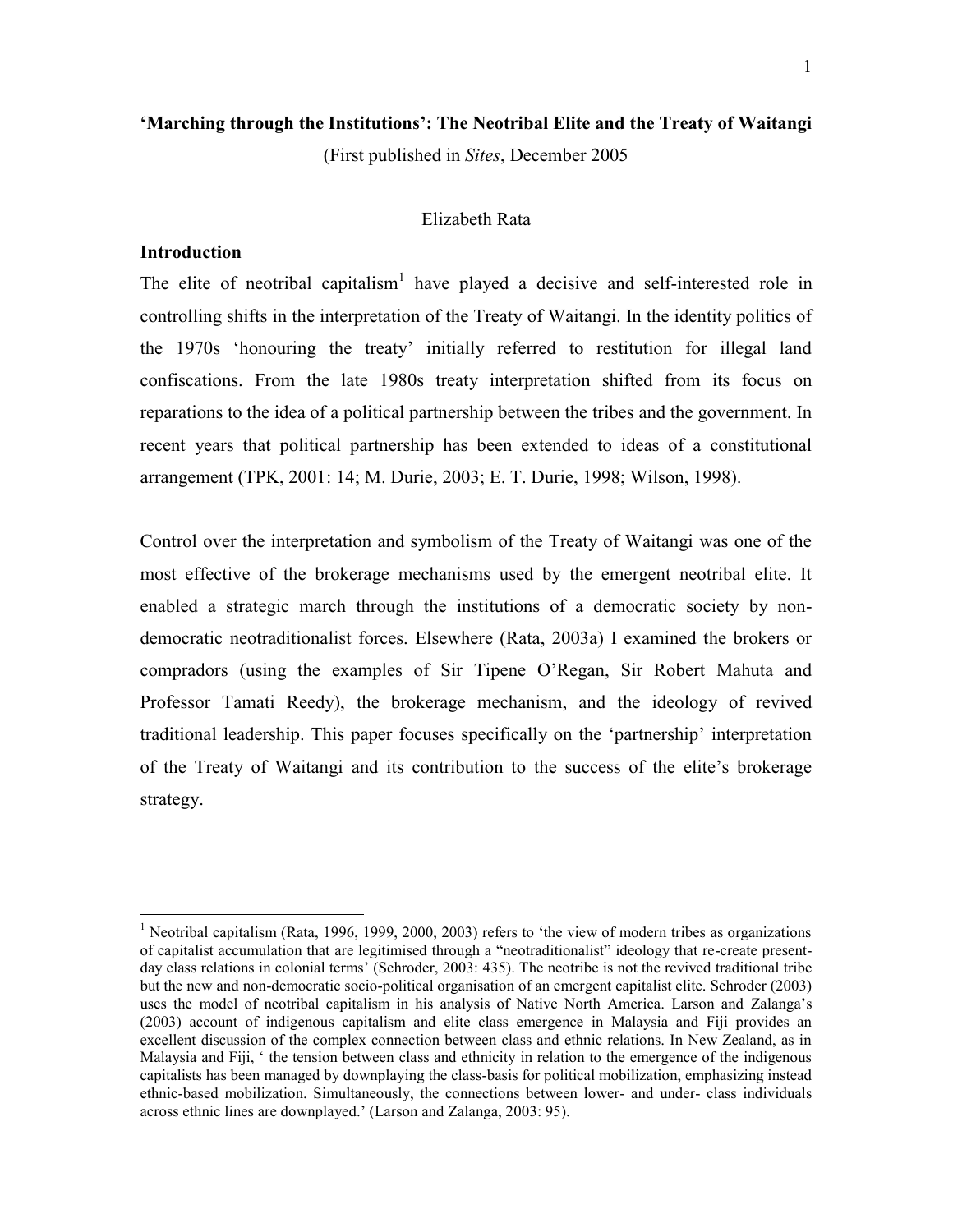## **1. The Neotraditionalist Context**

 $\overline{a}$ 

In contrast to, and as a critique of the view that Treaty of Waitangi based claims for economic compensation and political partnership are justified in terms of the need to compensate Maori for a putative colonial-imposed subordinate status, treaty revivalism is better understood within the late twentieth century context of fundamental changes to the global political economy. Jonathan Friedman (1994; 2001) and Immanuel Wallerstein (1991) are among world systems theorists who argue that one of the features of late capitalism is the repositioning of pre-colonial elites as the new elites of localised forms of the capitalist economy. In New Zealand's case the localised form of capitalism is neotribalism under the control of a *comprador bourgeoisie* or brokering elite. Its ideology is neotraditionalism (Habermas' [2001] 'conscious traditionalism'). Contemporary capitalism relations of production are concealed by beliefs in a restored (and romanticised) kinship social structure characterised by benign birth-ascribed leadership (Rata, 2003b).

The shift to the 'partnership' interpretation dates from the 1987 Court of Appeal decision that likened the relationship between the tribes and the government to a partnership (TPK, 2001: 78). During the 1990s the tribal leaders actively promoted the idea of two distinctive socio-political entities in partnership,  $-$  the 'neotribes' and the government<sup>2</sup> (E. T. Durie, 1998). Successive governments' support for the idea of a treaty partnership during that decade enabled the leaders to use partnership and principles concepts as brokerage mechanisms for a strategic march<sup>3</sup> through the institutions of government.

As a consequence of the transformative capacity of the brokerage function (McAdam, Tarrow and Tilly, 2001; Overbeek, 1990; Rata, 2003b) the leaders of the retribalisation movement have emerged as a neotribal capitalist elite, an 'aristocracy' in the making<sup>4</sup>. By

 $2^{2}$  For an analysis of the incompatibility between the reactionary non-democratic neotribal organisation and the democratic socio-political system institutionalised in New Zealand government see Rata, 2004.

 $3$  An account of the 'strategic march through the institutions' and the transformation of Maori revivalism from a prefigurative to a strategic political movement is available in Rata, 2000: 93 – 109.

<sup>&</sup>lt;sup>4</sup> I use the term 'aristocracy' to refer to the promotion by the new elite of the non-democratic concept of birth-ascribed authority in the neotribal socio-political organisation. According to Sidney Mead (1997: 203) 'the social system of traditional times is still in place, though greatly changed. Waka, iwi, hapu and whanau still exist despite years of government efforts to undermine them. There is still a Maori leadership system'.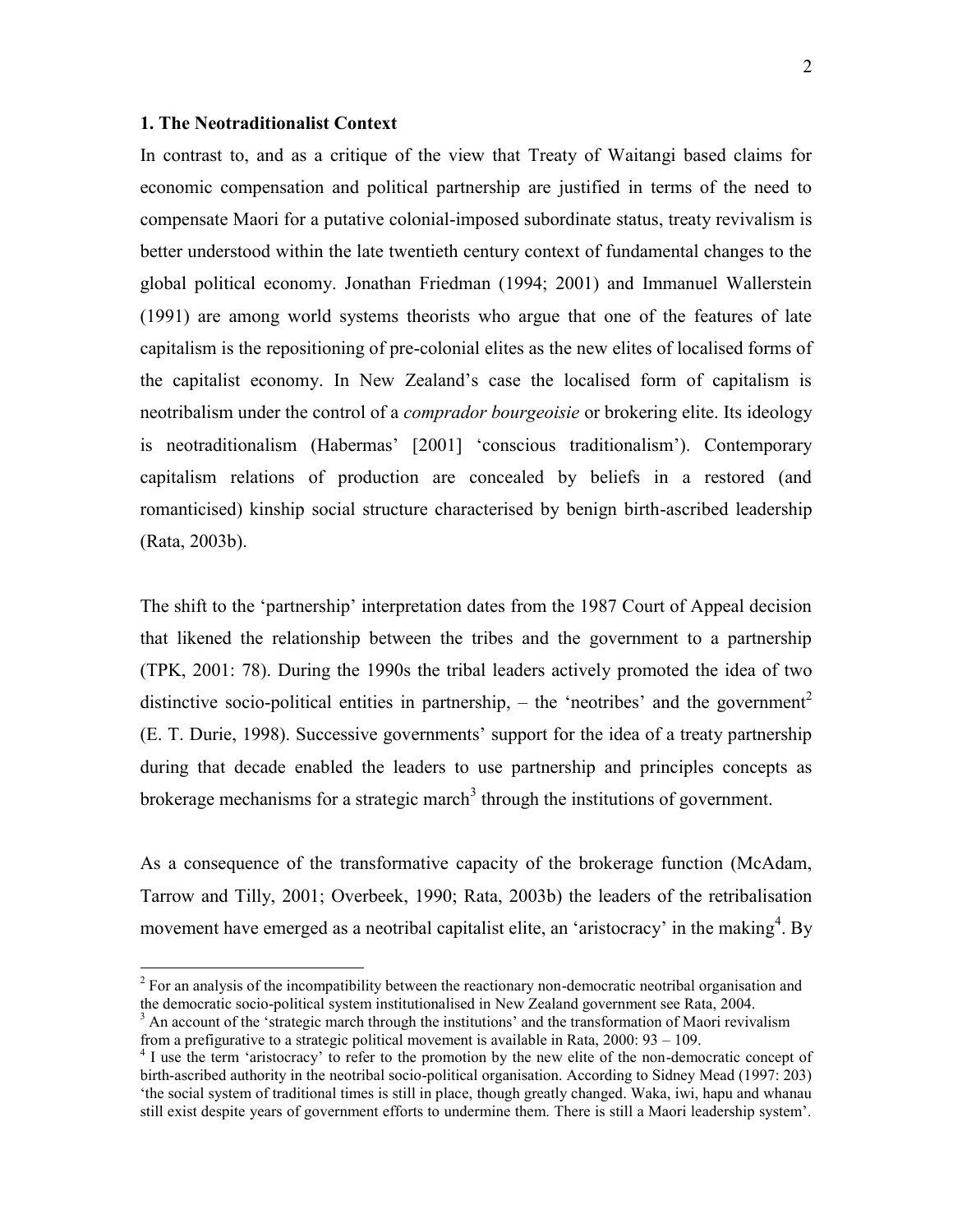the late 1990s the elite has sufficient institutionalised power to make new claims for economic resources (such as seabeds and native flora), and claims for political, to the level of constitutional, recognition on the basis of partnership alone.

The treaty, as interpreted in Waitangi Tribunal reports, is the main 'site' of neotribal brokerage. The Tribunal played a crucial role in legitimating the material and political aspirations of the neotribal elite. Under the lengthy chairmanship of E. T. Durie, the Waitangi Tribunal used its reports to create the 'instrumental presentism' (Oliver, 2001: 9) and the channelling of retribalisation<sup>5</sup> that has served the elite's economic and political aspirations. Three disparate groups have supported the Tribunal's interpretation. The first group comprises the still-marginalised Maori who retain the pan-Maori aspirations of earlier 'honour the treaty' protests. These people were the intended recipients of bicultural social justice initiatives. The second group are those tribes that have yet to receive any treaty settlements.

Finally, the most influential supporters of the Waitangi Tribunal's interpretation of the treaty are the 'culturalists<sup>6</sup>. Located in social science departments in universities and in

 $\overline{a}$ 

Ranginui Walker has referred explicitly to 'aristocracy' in commenting on disputes amongst Tainui leaders. 'Professor Walker dismissed the emphasis being placed on democracy. " Tainui must adopt a more collegial and consensual leadership or they will continue to undermine the aristocracy"" (The New Zealand Herald,  $19 - 20$  August 2000). A further example of the non-democratic 'aristocratic' values of the neotribal elite is provided by E. T. Durie's reference to Sidney Mead. In the Foreword to Mead's book, *Tikanga Maori*, a work acknowledge by Durie as 'scholarly', the distinctly unscholarly reference is made to Mead's 'respected family lines' (Durie, 2003: ix). The juxtaposition of 'scholarly' and 'family lines' reveals the non-democratic ideology of neotribal capitalism given that birth-ascribed authority is in opposition to the universalism and equality of modernist scholarship. *Tikanga Maori* is a very detailed example of the reactionary character of neotraditionalism. The ideology's commitment to birth-ascribed authority explains the frequent use of 'Crown' rhetoric rather than the modernist terms of 'government' or 'state'.

<sup>&</sup>lt;sup>5</sup> 'The tribunal became the institutional mechanism for legal processes to be undertaken between the government and the tribes. Crucially it systematised a tribal – state relationship by conferring a juridified identity upon the concept of tribe grounded in treaty partnership, thus legitimating and incorporating within the capitalist order the existence of a mode of regulation based upon a tribal form' (Rata, 2000: 202). The Tribunal can be seen as the ideological base for the march through the institutions.

<sup>&</sup>lt;sup>6</sup> 'Culturalism' or the reification of tradition and culture is well documented in studies by Hobsbawm, 1983; Handler, 1983; Babadzan, 1988; Friedman, 1994; Anderson, 1991, Turton et. al. 1997; Giltin, 1995; Kuper, 1999, among others. According to Hobsbawm (1983: 1) tradition is defined as 'a set of practices . . . which seek to inculcate certain values and norms of behaviour by repetition, which automatically implies continuity with the past'. 'Concepts of culture and tradition (are divorced) from historical forces of economic change' (Dirlik cited in White, 2001:140). 'As an anthropological ideology, culturalism is 'increasingly used as a privileged tool to legitimise political domination' (Babadzan, 2000: 150) with its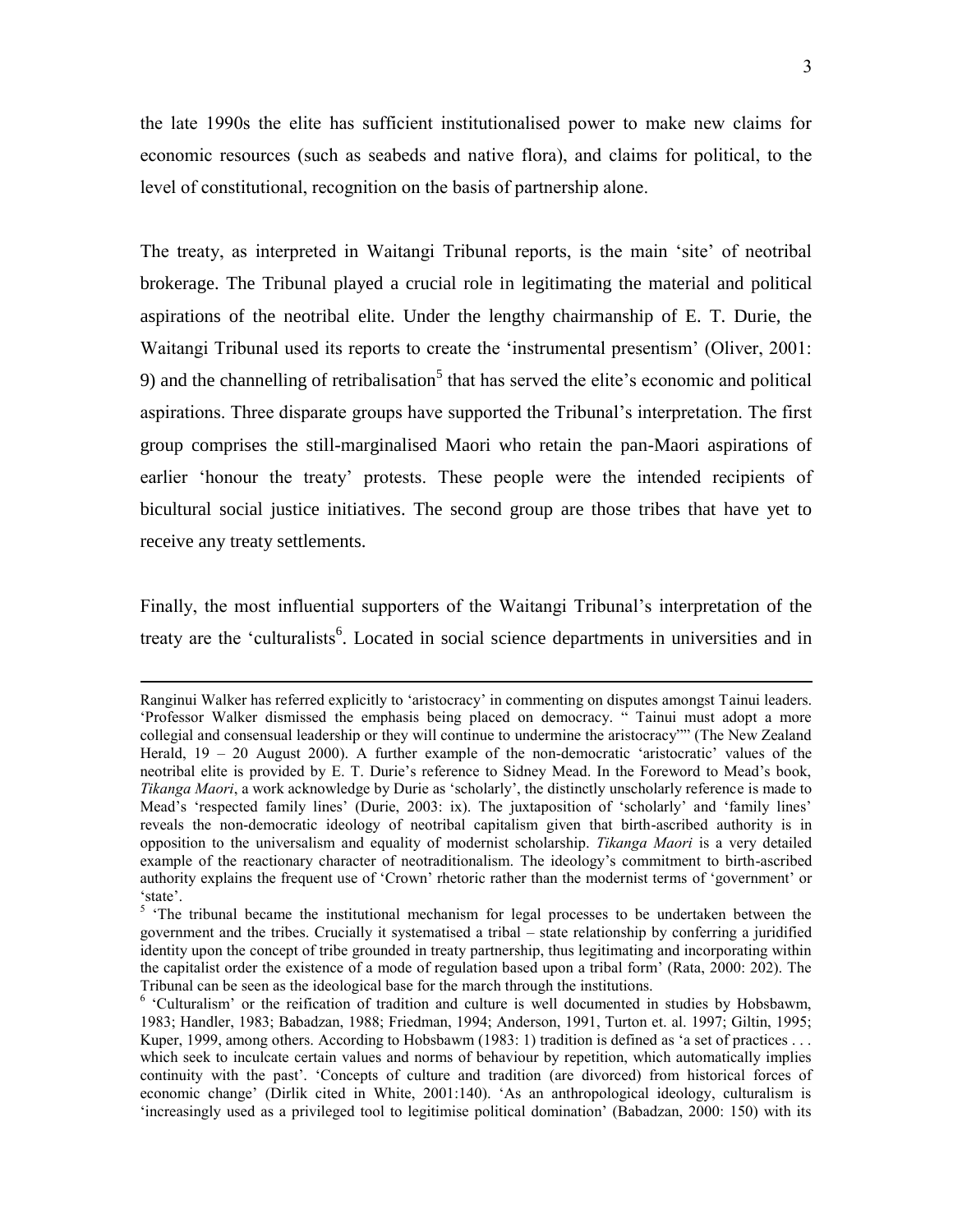the professions of education, health, law, the media, the church, and social services, culturalist ideas have informed academic analysis, government policy and guided popular understanding since the 1970s. By the 1990s the culturalist intellectual approach (also variously known as cultural idealism, cultural theory, cultural relativism, and identity politics) had attained the status of orthodox doctrine in New Zealand. However its flawed adherence to cultural relativism, its ahistorical approach to social change, and its ethnicculture reductionism are increasing subject to strong criticism by writers from a range of disciplines. These include Barry, 2001; Bunge, 1998; Friedman, 2001; Gitlin, 1995; Kuper, 1999; Matthews, 2000; Munz, 1992, 1994; Nanda, 2003; Sandall, 1999; Windschuttle, 1994, 2002.

Culturalism has informed treaty interpretation in numerous ways. It places the treaty outside history and outside the political and economic context of human intentions and actions. 'Human beings (are construed) as products rather than as producers of culture' (Hannerz, 1992: 16). Such an ahistorical or 'presentist' (Oliver, 2001) view fixes the meaning of the treaty in a timeless spiritual realm that guides human behaviour rather than being the result of peoples' motives and actions at a certain historical moment.

Steven Webster (1996: 1-2) has referred to the role played by 'most New Zealand-based social anthropologists since the 1970s (who) have been caught in theories of culture which present the Maori as somehow outside history'. In other writing I have the analysed the pervasive influence of culturalism in education in several influential policy documents. (Rata, 2004a, 2004b, 2004c). A recent critique by Christopher Tremewan (2004: 4) refers to culturalism as 'a central component of Kiwi political correctness, a moral enforcement incomprehensible in terms of lived social reality but comprehensible in terms of a reconstructed social reality. It insists on a biological connection between ethnicity, culture and entitlement and, in my view, is better termed cultural

 $\overline{a}$ 

sacralisation of cultures and identities. Babadzan also refers to the way that culture is 'transformed and essentialised (2000: 149) with 'anthropologists appropriating the ethnic-culturalist discourse that actors themselves hold about the meaning of their practices'. Kolig (2002: 8) refers implicitly to the modernist character of cultural revival in his description of 'retraditionalisation . . . supported by globalisation through the freedom of choice'.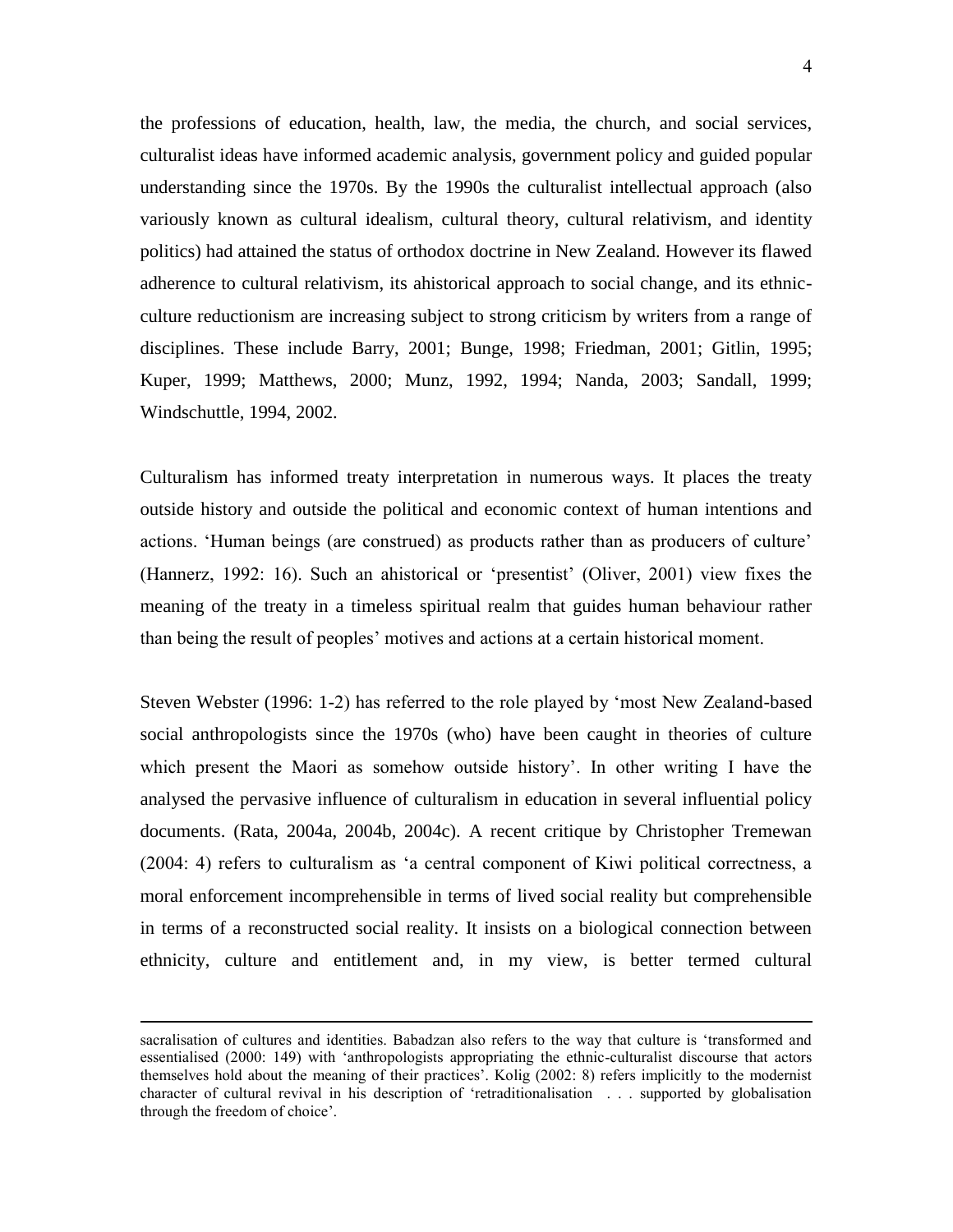fundamentalism. Its historical antecedents are invidious. Yet it dominates policy prescriptions and academic analysis of New Zealand society.'

Culturalist ideas of primordial ethnic-cultural difference, cultural relativity and ahistoricism underpin Tribunal reports and with support from (bi)culturalists in government, the courts, academia and the professions, the Tribunal's interpretation of the treaty has become the orthodox interpretation, one that serves the political interests of the neotribes. According to W. H. Oliver (2001: 9) the Tribunal 'reports exemplify an instrumental but – because never explicitly avowed – elusive way of writing and using history'. Oliver refers to the Tribunal's 'presentism and the way in which this is shaped by a current political agenda and by the anticipation of its achievement in the future'.

This culturalism approach is also found in judicial decisions. 'In the important 1987 *Lands* case the Court of Appeal said that the Treaty should be interpreted as a "living instrument", which laid the foundation for "an ongoing partnership" between Maori and the Crown, and which must be seen as "an embryo rather than a fully developed and integrated set of ideas" (TPK, 2001: 15). 'In 1990 Sir Robin Cooke, the then President of the Court of Appeal, speaking extra-judicially, said of the Treaty: "It is simply the most important document in New Zealand history". (TPK, 2001: 14).

Culturalist beliefs underpinning the orthodox interpretation of the treaty are demonstrated in the Te Puni Kokiri publication, 'Guide to the principles of the Treaty of Waitangi as expressed by the Courts and the Waitangi Tribunal' (2001). The Guide refers to the treaty as 'the founding document of New Zealand', 'an exchange of promises between two sovereign peoples, giving rise to obligations for each party' (2001: 14). It is a 'partnership' between the tribes and the government, one that entitles the tribes to economic and political rights in perpetuity. It has constitutional significance. Treaty 'principles' are the basis for a bicultural nation in which tribal authority is incorporated into government institutions and processes.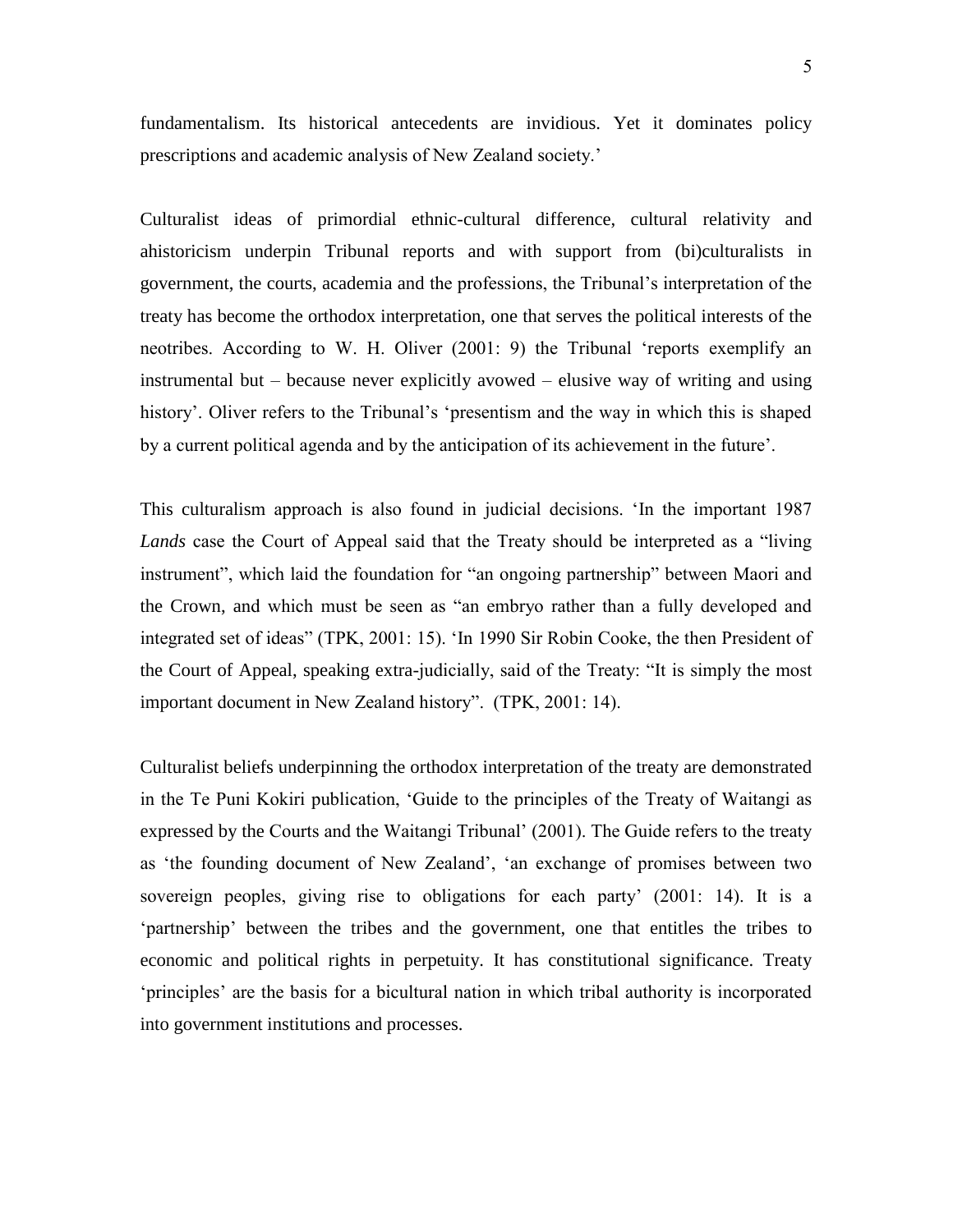The neotribal justification for two separate socio-political organisations in contemporary New Zealand uses a presentist, 'two worlds' approach. This is despite the contemporary realities of fluid and mixed ethnicity (Callister, 2003; Chapple, 2000), the modernist culture shared by all New Zealanders (one enriched and textured by the cultural heritage of its contributing ethnic groups), and the single democratic socio-political system that replaced the traditional kinship organisations.

In the culturalist approach, because the treaty's authority is 'spiritual' or 'otherworldly', and outside the political conditions of its real historical context, contemporary realities are ignored. The religious imagery of treaty orthodoxy illustrates the doctrinal status of a spiritually mandated authority, an authority that takes it out of the realm of critical scrutiny. According to Margaret Wilson (cited in O'Brien, 2003: 15), the treaty is a 'convenant' that has a 'higher purpose' (than that of a legal contract), one 'of defining the relationship binding two peoples'. The word 'atone' in the government's apology to the Tainui tribe (*The New Zealand Herald*, 23 January 1995) conveys the idea of the expiation of a sin-inspired guilt, while the idea of a 'foundation document' with a spirit that 'still speaks today' evokes a timeless and commanding manifesto. This 'otherworldliness' elevates the treaty from the combative political sphere to a level of unquestioning reverence.

The treaty combines the very political purposes of the elite (of this world) with the otherworldliness of a past considered to be forever present in the unchanging spirit of the people, carried from the ancestors to the present and projected into the future. Oliver (2001: 25) captures these dual and contradictory purposes with his comment that the Tribunal 'looks for a revival of traditional tribal politics in the twentieth and twenty-first centuries through the creation of a tribal economic base' through an approach which reasserts, 'to the point of reinventing, the evidences of continuity and denying the significance, if not quite the actuality, of change'.

In contrast to culturalism, a world systemic analysis (Friedman, 1994; Bunge, 1998) locates causation in the actions of real people living in historically specific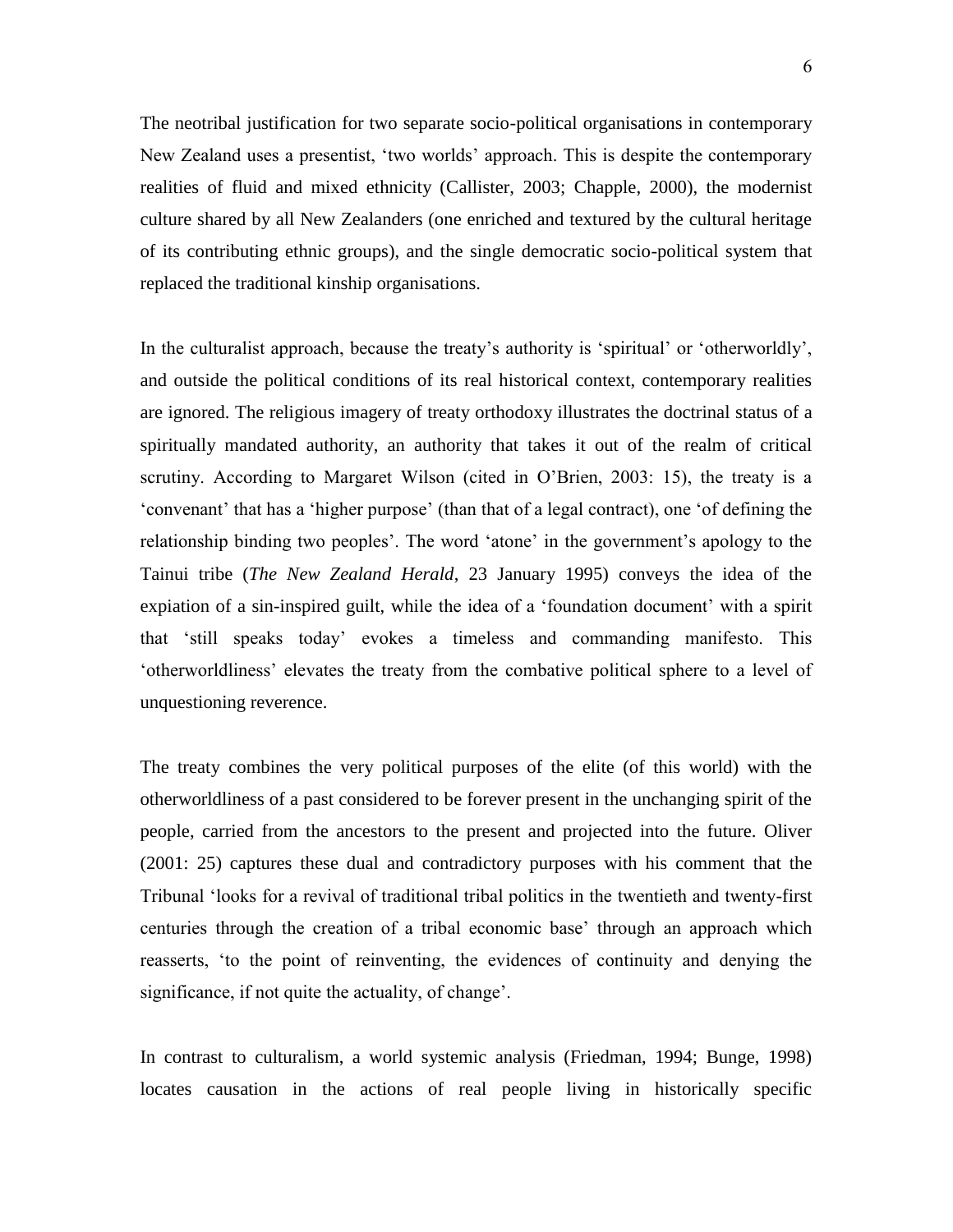circumstances. Traditional revival and other fundamentalist movements are understood, not as responses to nineteenth century colonisation but as contemporary responses to contemporary circumstances. In the case of neotribal capitalism the context is the post-1970s' restructuring of the global economy, the corresponding shift from universal classbased politics to identity politics, and the re-emergence of traditional elites as a capitalist ruling class<sup>7</sup>. Treaty politics expresses the New Zealand experience of the global elite repositioning.

### **2. The neotribal elite**

 $\overline{a}$ 

New Zealand biculturalism is a local version of the identity movements that replaced the universalist class-based politics of the prosperous post-war decades. Identity politics enabled the most vulnerable of the new professional class (its most recent entrants, such as women and ethnic minorities), to respond actively to global economic contraction and its accompanying ideological shifts. Local movements were built around identity politics to ensure that the gains women and minority groups had made in the prosperous fifties and sixties were maintained in sites of identity recognition. These sites include women's studies and Maori studies in academia along with government policies that targeted the marginalised groups.

In the early 1970s a small group of tertiary educated Maori became the leaders of the cultural revival (Fitzgerald, 1971) that signalled the first stage of 'glocal' identity politics in New Zealand. With the galvanising of the 1960s' pan-Maori cultural renaissance into a political movement in the 1970s, the base was established for further transformation into neotribalism under the control of the elite. This group had entered the political arena through their leadership roles in the pan-Maori movement. The shift to tribal identification meant that they could use their political connections acquired in the earlier radical protests<sup>8</sup> in the cause of specific tribal interests (O'Regan, 1994: 43). They

 $^7$  Barry, 2001; Friedman, 1994; Turton, 1997; Turner, 2003; Wallerstein, 1991; Kuper, 1999; Gitlin, 1995; Nanda, 2003; Sandall, 2001; Ekholm Friedman, 2003; Martinelli, 2002.

<sup>8</sup> Many brokerage relationships between Maori neotribalists and Pakeha biculturalists were formed in the days of radical student politics, in the shared protests against the Vietnam war and, particularly, the anti-Springbok rugby tour of 1981. The protests against racism in another country marked the shift from a shared political platform to a new relationship between Maori and Pakeha. Maori turned to their own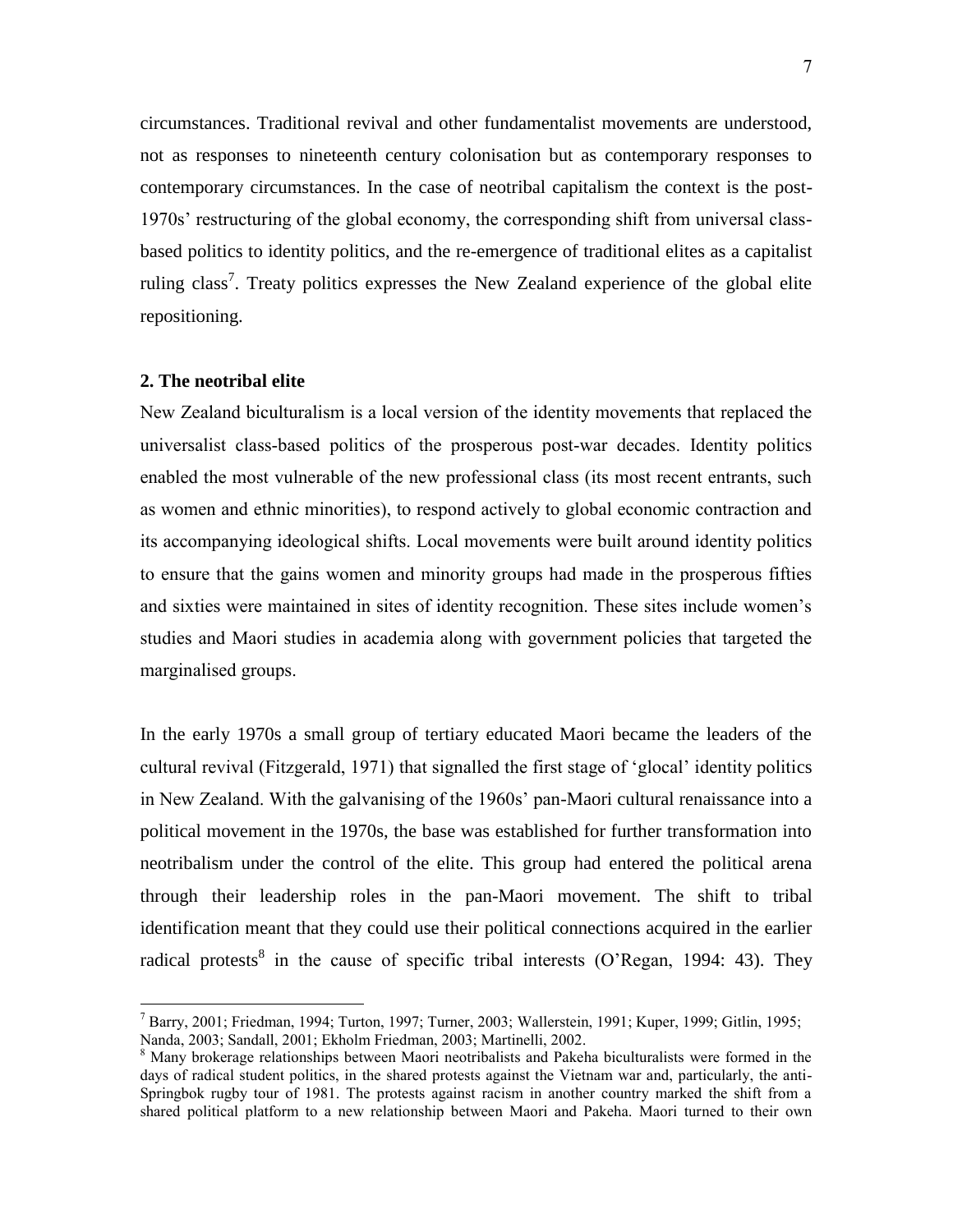became recognised as brokers between the government site and the tribal site, a brokerage role provided access to economic resources of the settlements on behalf of the tribes rather than pan-Maori.

By the end of the 1980s Maori revivalist leaders had successfully defined indigenous recognition in terms of the new identity politics and achieved important political gains, particularly the government's willingness to revive and honour the treaty. The 1985 Treaty of Waitangi Amendment Act that allowed claims to be backdated to 1840 established the Waitangi Tribunal as the main brokerage site between the emergent neotribal elite and the government. Political recognition and institutionalisation were extended throughout the 1990s to include the concept of a political equal 'partnership' between the tribes and the government. 'The principle of partnership was first identified explicitly in the Tribunal's Manukau Report (1985) (TPK, 2001: 80). By 1987 the Court of Appeal could say that the treaty established a relationship 'akin to a partnership' (TPK, 2001: 78). And by the Muriwhenua Land Report of 1997, the Tribunal 'anchored its view of the equal status of the treaty partners in likely Maori perspectives at the time of signing of the Treaty: "That Maori and the Governor would be equal, not one above the other"' (TPK, 2001: 81).

Culturalist beliefs informed the interpretation of the treaty held by both the Tribunal and the courts. As early in the brokerage process as 1988 a government document (Environmental Management and the Principles of the Treaty of Waitangi, 1988: 19, reprinted by the Dunedin Law Community Centre, 1995) contains a chart 'Summary of Principles of the Treaty of Waitangi defined by the Waitangi Tribunal and the Court of Appeal'. Column one summarises the Tribunal's interpretation of the principles. Column two is the Court of Appeal's summary. Both interpret treaty partnership as an unproblematic reality. In the Tribunal column 'the Treaty implies a partnership, exercised with utmost good faith'. The Court of Appeal statement is even stronger. 'The Treaty requires a partnership and the duty to act reasonably and in good faith (the

 $\overline{a}$ 

protests against racism in New Zealand and the role of bicultural Pakeha changed from co-activist to supporter in respect to Maori issues.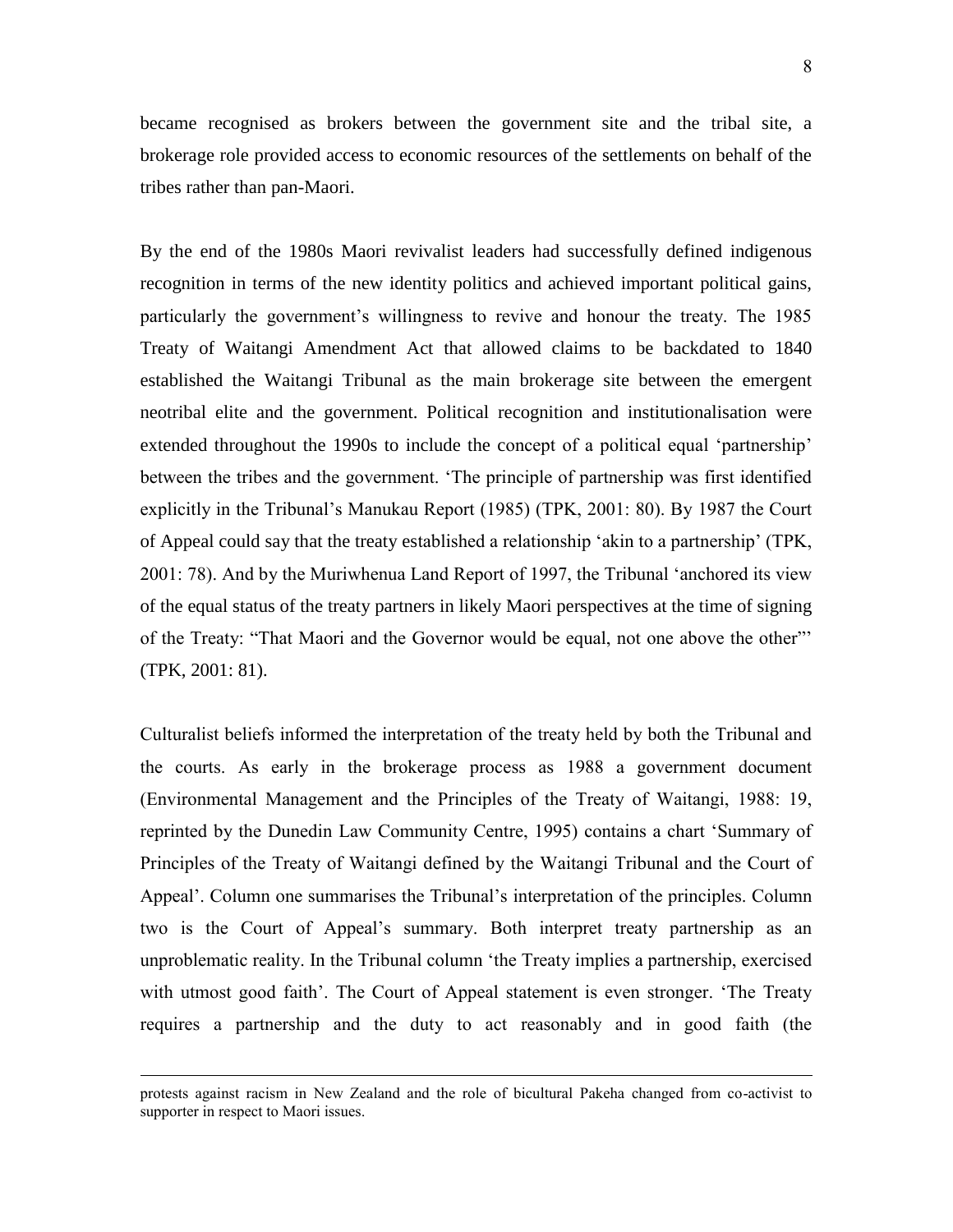responsibilities of the parties being analogous to fiduciary duties).' (Dunedin Law Community Centre, 1995: 13).

Tribal institutions, such as the Ngai Tahu and Tainui Trust Boards, given renewed impetus by the treaty reparation settlements, provided the structures for the materialisation of this politicised 'partner' identity. Some of the leaders who had led the cultural and indigenous movements become tribal brokers, a *comprador bourgeoisie*, on behalf of the newly established tribal economies (Rata, 2003a). It was a transformation that occurred within the brokerage process itself as institutional sites (for example, the Waitangi Tribunal, the Crown Forestry Rental Trust, the Treaty of Waitangi Fisheries Commission) were established. The positions within the new sites provided privileging roles for the brokers. 'Brokerage produces new advantages for the parties, especially for the brokers' (Burt cited in McAdam et al, 2001: 142).

The first generation of the emergent neotribal elite include individuals who acted on behalf of neotribal interests. Amongst this group are: Sir Tipene O'Regan, Hon. Matiu Rata, Sir Robert Mahuta, Sir Graham Latimer, Justice E. Taihakurei Durie, Professor Mason Durie, Professor Whatarangi Winiata, Rev. Api Mahuika, Professor Tamati Reedy, Sir Hepi Te Heuheu, Professor Ngatata Love, Sir Paul Reeves, and Professor Hirini Sidney Mead. They negotiated<sup>9</sup> for political and economic (including knowledge) resources across the newly created sites of treaty partnership discourse: the 'revived' tribes on the one hand, and, on the other, the state institutions committed to recognising the principles of the Treaty of Waitangi.

Individuals and families within the emergent elite may be at different stages in the trajectory of elite emergence. Some will maintain their place in this structural class and continue along the trajectory over the course of several generations while others may not. (Indeed Laslett [1984] has observed that upward and downward social mobility is a distinguishing feature of societies structured according to capitalist relations). What is

 $\overline{a}$ 

<sup>9</sup> Larson and Zalanga (2003: 88) describe how the 'new indigenous elites have political and economic involvement and connections that span across other capitalist groups and traditional indigenous authority'.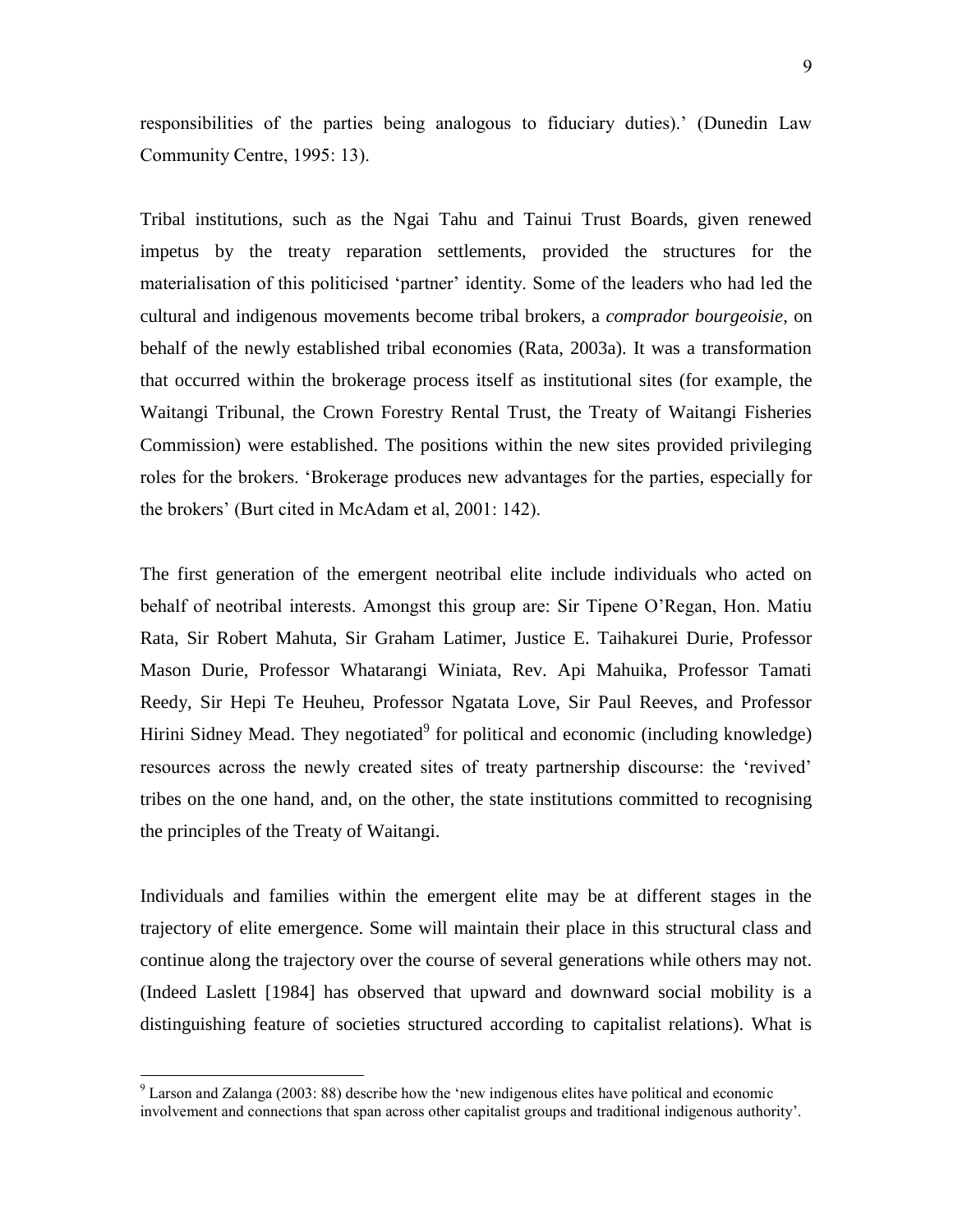important is the creation of the structural position itself. However individuals are important in that the new class structured position is the result of their role in the brokerage function.

Their control of the main brokerage site, the Waitangi Tribunal, was pivotal in establishing, then naturalising, the concepts of treaty partnership and principles. Mason Durie (2003a: 94) has referred to the Tribunal's role in 'rewriting New Zealand's history'. The Tribunal intentionally and actively undertook this task. Oliver (2001: 10) describes how E. T. Durie, chair of the Tribunal from 1981 to 2000 'made clear his belief that the Tribunal should help to rewrite New Zealand history "from a Maori point of view"'. Also important was the elite's control over knowledge production, attested to by the number of neotribalists who hold professorial chairs in the universities and directorships of the whare wanangas. In publications, conference presentations, reports, masters and doctoral dissertations, and speeches, neotribal intellectuals defined and codified the parameters and content of neotraditionalism.

The most influential publications include Ranginui Walker's 1990 *Ka Whawhai Tonu, Struggle Without End*. More recent publications draw on several decades of articles, presentations and postgraduate dissertations. These include three recent books by Professor Mason Durie, *Te Mana, Te Kawanatanga, The Politics of Maori Self-Determination*, 1998, *Mauri Ora: The Dynamics of Maori Health,* 2001, and *Launching Maori Futures*, 2003. Professor Sidney Mead's *Landmarks, Bridges and Visions*, 1997 and *Tikanga Maori*, 2003, and Professor Linda Smith's *Decolonizing Methodologies*, published in 1999, are major neotraditionalist texts.

These writings exemplify the symbolic use of tradition to justify and legitimises the elite's political role and the material benefits that accrue. Neotraditionalism is entrenched as its symbolic content or ideology 'masks or "mystifies" those interests for the group members themselves' (Turton, 1997: 11). The use of spiritual symbolism in neotraditionalist writings such as Mead's *Tikanga Maori* and in treaty rhetoric serve this mystifying purpose. The symbolism of oppressor and victim is a strong theme in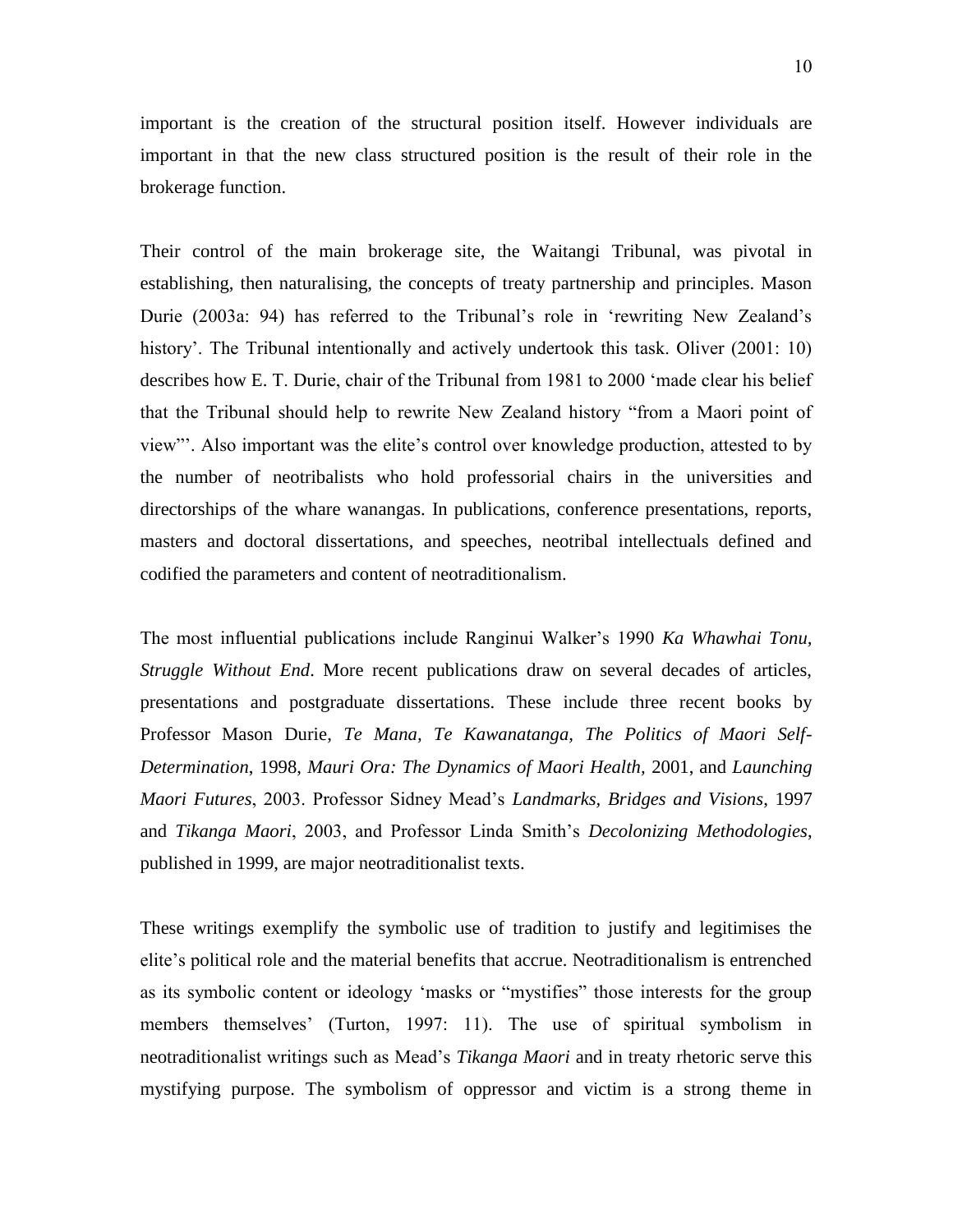neotribal revisionist writing (Bishop, Berryman, Tiakiwai and Richardson, 2003; G. H. Smith, 1997). It underpins the redemptive and reparative beliefs used to justify treaty claims. In his analysis of the Taranaki and Muriwhenua Reports, W. H. Oliver (2001: 26 - 27) discusses the Tribunal's 'redemptive history', in its depiction of a "possible" past is a "known" future, a kind of paradise lost at the dawn of colonial time. It is not altogether strange to find in its history some of the elements of a religion of the oppressed and the promise of delivery from bondage into the promised land'.

One short section of the Taranaki Report (Wai, 143, 1996: 12.2) shows how the narrative style of the tribunal reports identified by Oliver (2001) evokes the good versus evil struggle found in all mythological epics. The use and number of words and phrases describing the government create a vivid caricature of evil: 'macabre', 'fraud', 'corruption', 'cruel', 'machinations', 'violations', 'war of aggression'. The good versus evil struggle is played out in heightened poetic imagery: 'emblazons in vivid relief', 'protests of desperation', 'to destroy, by stealth and by arms'. The dramatic effect produced by this writing is not just in the word meaning. The rhythmic phrasing and periodic sentences of the syntax itself contributes to the binary opposition between oppressor and victim with active and passive voices supporting the ascribed roles of each protagonist.

This use of syntactical phrasing to add to the dramatic quality of the writing and to build tension is clearly demonstrated in the following quotation (taken from the same short section of the Taranaki Report, the italics are mine) '... Maori custom, law and institutions were judged by those who did not know them, *and the judgments were wrong*. The right of Maori to make their own decisions about who controlled the dispossession of land and the nature of the interests held was negated, *and the immediate result was war*. The long-term consequence was that the Government enforced a plan to alter Maori land tenure and *to destroy, by stealth and by arms*, the capacity of Maori to manage their own properties and *to determine rights with them*. The relationship the Government imposed was that *of dominance and sub-servience*.'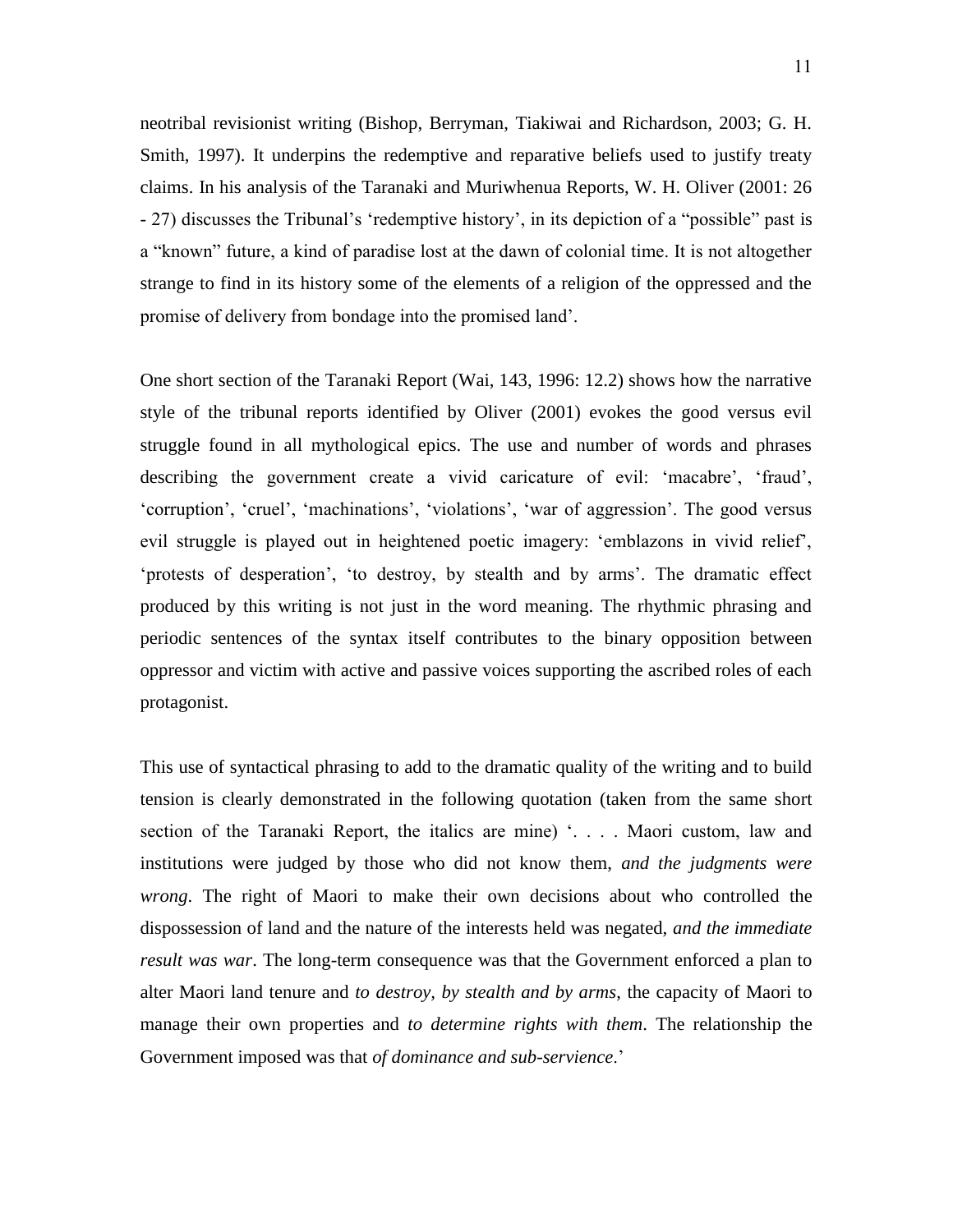A final example, also from section 12.2 of the Taranaki Report (Wai 143, 1996), captures vividly the range of language techniques used in the reports (despite being only a sentence fragment). 'the invasion and sacking of Parihaka must rank with the most heinous action of any government, in any country, in the last century.' The build-up of qualifiers 'must', 'most', 'any' 'any' in such a short space empowers the sentence with authority. 'Invasion', 'sacking', 'heinous' evoke poetic epics of battles between the forces of good and evil. Finally, the periodic triple construction of the final phrases 'of any government, in any country, in the last century' is one of the most effective and evocative oratorical devices used in persuasive language.

# **3. The Brokerage of Treaty Principles**

 $\overline{a}$ 

The development of treaty principles to express the putative partnership led to a major extension of the neotribal elite's control of treaty interpretation. The following description<sup>10</sup> of the development and inclusion of Treaty principles in legislation provides a vivid account of what is probably one of the main brokerage 'events', - the brokerage of the principles of the treaty into New Zealand's democratic institutions.

'Section 9 of the State-owned Enterprises Act 1986 provides: "Nothing in this Act shall permit the Crown to act in a manner that is inconsistent with the principles of the Treaty of Waitangi". That is the first reference in legislation or policy to the principles of the Treaty - indeed, the first indication that the Treaty has principles. Their history began when in 1986 Ministers were considering the SOE legislation, then in Bill form. Concern was felt that its passage might lead, or be perceived to lead, to infringement of rights guaranteed to Maori by the Treaty as Crown assets were transferred to the new enterprises to become assets of the enterprises. That concern led to the Deputy Prime Minister, Geoffrey Palmer, traveling to meet Sir Hepi Te Heuheu, the paramount chief of Ngati Tuwharetoa, at his home. Sir Hepi expressed that concern directly to Mr Palmer, and told him that it would be allayed if the Bill were to provide as the Act now does. This was agreed to, and section 9 was duly enacted.' However as Parliament did not indicate

 $10$  This description, including the account of the meeting between Mr Palmer (later Sir Geoffrey) and Sir Hepi Te Heuheu, was provided to the writer by Mr Tom Berthold.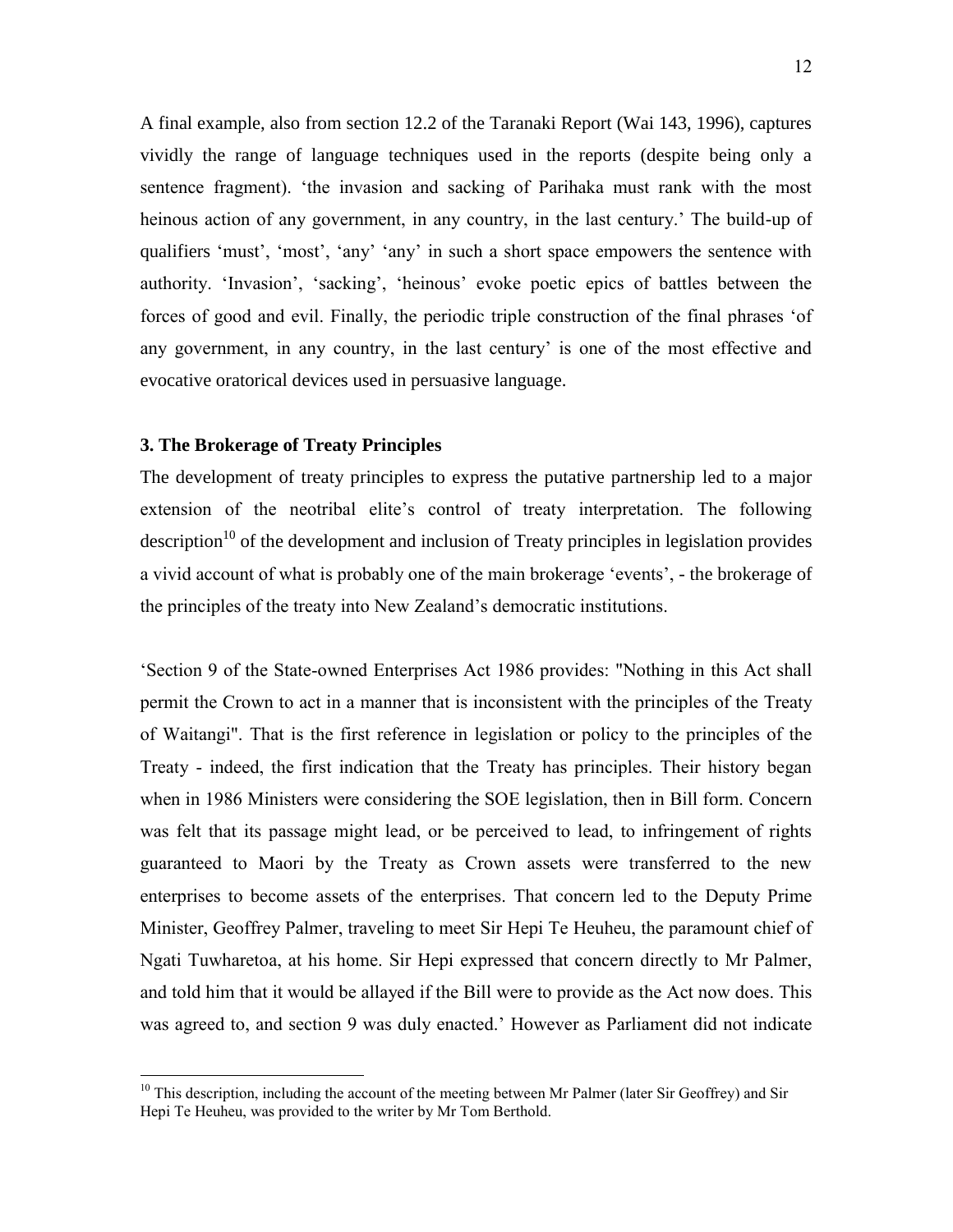what the principles of the Treaty are, it fell to the Courts to discover them. (Berthold, 2003).

The development of principles to express the treaty partnership and the inclusion of these principles in legislation activated the march through the institutions of a non-democratic neotraditionalist ideology. The process was quick. 'As of May 2001 there were over thirty pieces of legislation that refer to the Treaty of Waitangi or its principles' (TPK, 2001: 20). Fourteen acts of legislation 'contained clauses requiring some action in respect of the Treaty'. These include the Conservation Act 1987 (section 4), the Hazardous Substances and new Organisms Act 1996 (section 8), the New Zealand Public Health and Disability Act 1996 (section 4) and the Resource Management Act, 1991. A further eighteen Acts contained 'treaty references not amounting to a direction to act' (TPK, 2001: 111). The latter were Waitangi Tribunal reports.

These legislative acts carried neotraditionalism into many areas of government life. Policy and practice at all levels of government institutional operation were affected. The following examples of the influence are from several areas in the education sector. They show the consequences for policy and practice that follow from the legislative requirement to acknowledge the principles of the Treaty of Waitangi (Education Act 1989 (section 181(b) (added 1990). The *National Education Guidelines* (Ministry of Education, 1999: 1) require that school programmes 'for increased participation and success through the advancement of Maori education initiatives (be) consistent with the principles of the Treaty of Waitangi'. The Group Special Education Maori Strategy (Ministry of Education, 2004) opens with the brokerage-facilitating statement 'The Treaty of Waitangi is the principal founding document of our land'.

The early childhood education document 'Quality in Action' (Ministry of Education, 1998) asks educators to 'reflect (on) the unique place of Maori as Tangata Whenua and the principle of partnership inherent in Te Tiriti o Waitangi' (1998: 63) along with recommending that 'Management ensure that their service's budget and financial policies reflect a commitment to Te Tiriti o Waitangi' (1998: 81). Policy distinctions between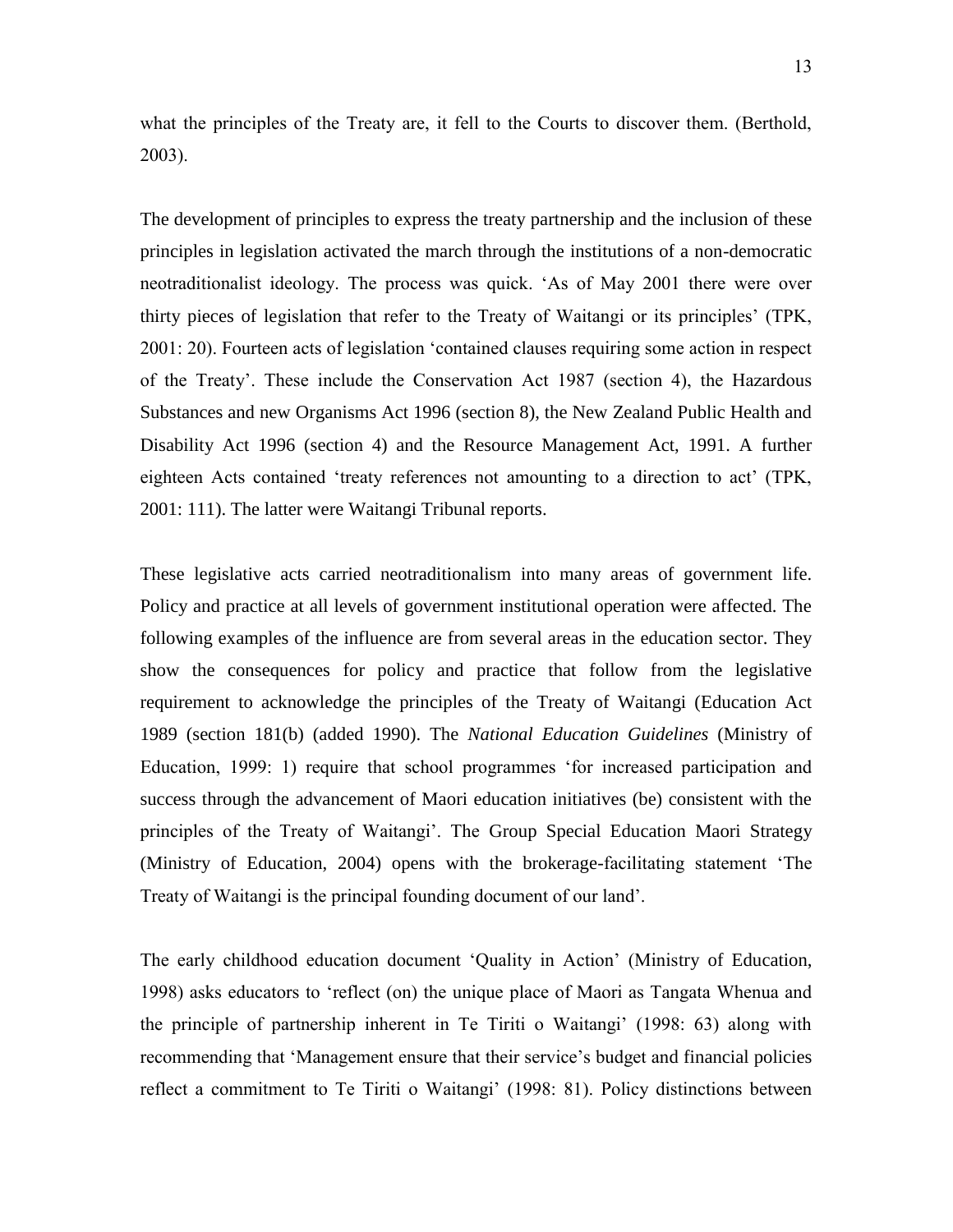Maori and non-Maori contribute to naturalising the culturalist 'two worlds' view of New Zealand society and to consolidating ideological boundaries between people on the basis of race. Emerging practices that treat children differently according to their race reinforce these race boundaries.

Widespread beliefs had developed among teachers that Maori children have a different 'way of knowing' and different learning styles from other children. According to Cormack (1997: 165) 'Maori children generally work best as individuals when they know that they are part of a group which in turn is part of a larger groups, a secure hapu and iwi base in the classroom'. The early childhood education document 'Quality in Action' (Ministry of Education 1998: 64) refers to a 'Maori pedagogy (that) incorporates philosophical and spiritual beliefs, preferred learning styles, conditions conducive to learning, methods of transmitting knowledge, and appropriate people to pass on this knowledge.' References are made to 'Maori theories of human development', and to the need to 'recognise that different whanau, hapu and iwi vary in their views on the roles and significance of gender, ability and age' (1998: 46).

There are examples from outside education of the far reach of treaty principles legislation into policy and practice such as requirements for Maori representatives to serve on committees and for consultation with iwi groups. The Royal Commission's Report on Genetic Modification recommends that Institutional Biological Safety Committees (IBSCs) include at least one Maori member, appointed on the nomination of the hapu or iwi with manawhenua in the locality affected by an application'. (Report of the Royal Commission, Recommendation, 2001, 6.10, p. 353).

The Health Research Council of New Zealand 'Partnership Programme Request for proposals Expression of Interest Form EO1204-OHS' (HRC, 2004) requires applicants to 'meet at least the minimum requirements for Maori responsiveness'. These include identify 'the Maori group(s) that were consulted regarding the proposal', describe 'the ongoing role they will have in the further development and/or implementation' of the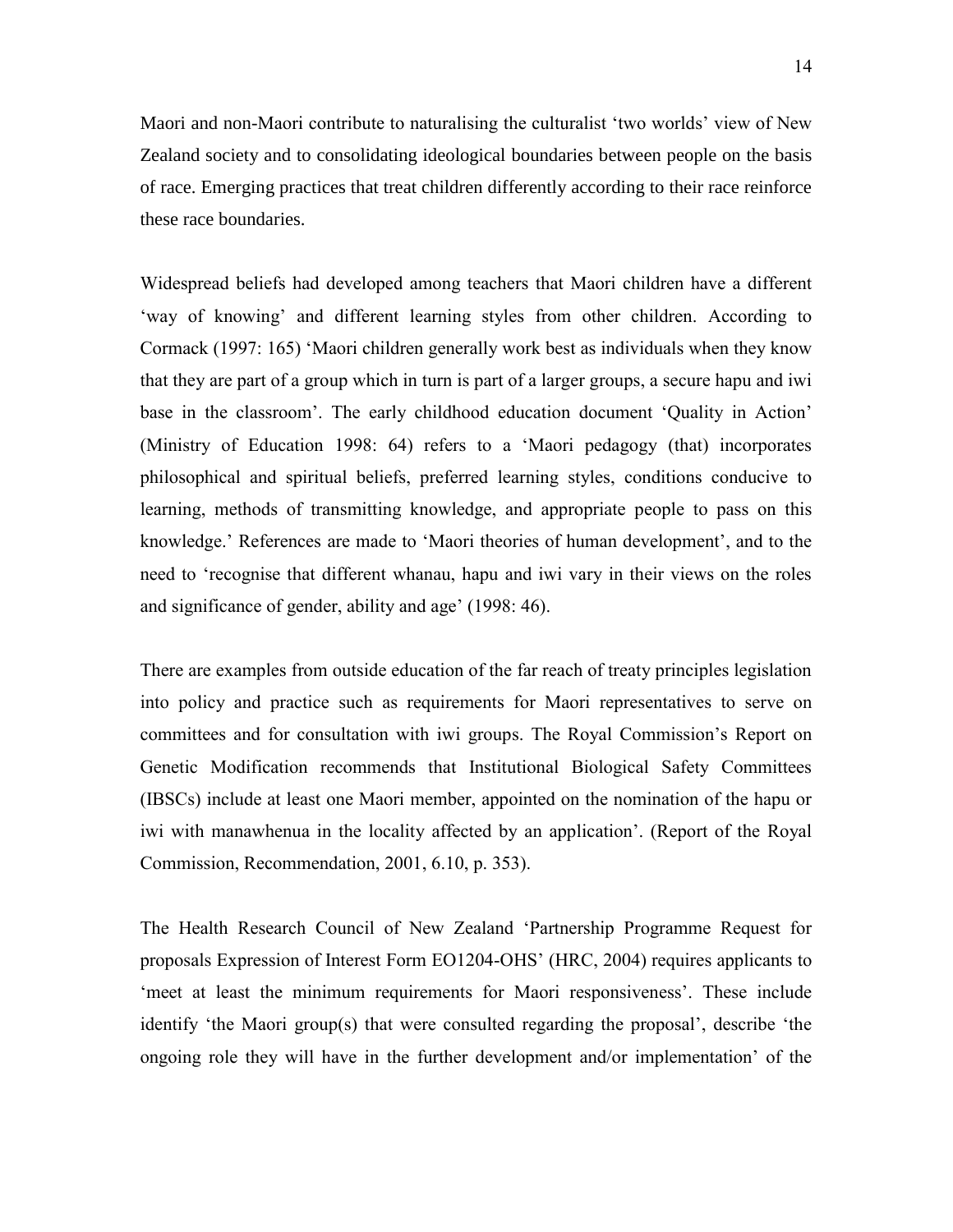research project', explain if 'any Maori participants' are involved in the research, and 'identity any Maori researchers or research staff named' on the proposal. (HRC, 2004: 3)

As the brokerage function became institutionalised into government departments with the legislative requirement to acknowledge the principles of the treaty, several layers of brokers emerged below that of the elite themselves. These were people 'on the ground' who served as Maori advisers, iwi consultants and representatives, and kaumatua. They worked, often tirelessly, on numerous committees at national and local level in all areas of government activity including education, health, social welfare, local government, and conservation.

Such brokerage mediated the relationship between Maori revivalists and government biculturalists altering both groups in significant ways in the process. Citing Burt (1992), McAdam et al (2001: 142) argue that the brokerage process is itself transforming. 'Brokerage produces new advantages for the parties, especially for the brokers.' This was especially so for those Maori who moved from leadership of a pan-Maori cultural revival to leadership of tribal treaty claims. It was also true for those Maori who filled the new structural positions of advisor, kaumatua, and tangata whenua representative on the various councils, committees and panels that opened up as a result of the treaty partnership idea.

Structural mobility on such a scale meant that many new professional Maori were promoted rapidly in order to fill the positions available. In some cases, it could be argued, individuals were promoted over and above their qualifications and experience. The rationale for such promotion was the candidate's Maori ethnicity and understanding of Maori tikanga, acceptable by neotraditionalist standards but at odds with the achievement-based meritocracy of New Zealand democracy.

## **4. Marching through the institutions**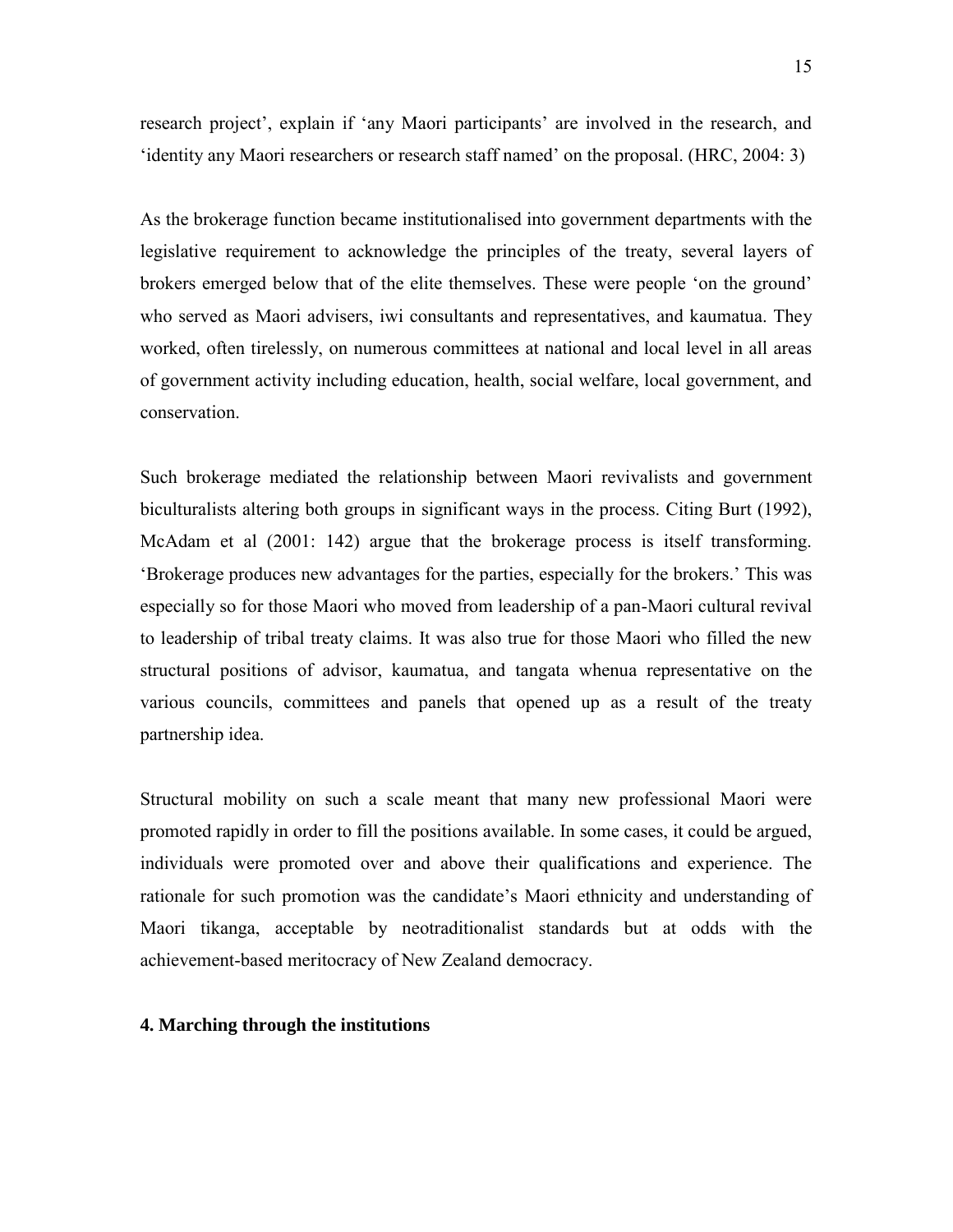Hazlehurst (1993:  $74 - 75$ ) locates the early development of the neotribal strategic project for institutional change in the 1980 – 1981 formation of the Maori Mana Motuhake Party. She refers to Ranginui Walker's (a key strategist) program of institutional transformation' . . . responsibility was to be firmly located in whanau, hapu and iwi'. By the end of the 1990s another highly influential neotribal brokers, Professor Mason Durie, has successfully brokered the 'Durie Principles' into every area of Maori educational policy. The three Hui Taumata Matauranga (the first, in February 2001 was convened by Tumu Te Heuheu) show the driving force of neotribal ambitions for education (M. Durie, 2003a). The hui also show the strategic direction moving beyond education, possibly into a broader constitutional partnership including all government sectors.

'The Hui Taumata process has been innovative and appealing as a practical demonstration of the Treaty of Waitangi relationship, it has also provided a model for the articulation of collective Maori aspirations. . . in order to understand the interface between te ao Maori and the wider society , whether it is linked to education or health or employment or the economy, Maori need to have a clearer framework within which sectoral endeavours can be conceptualised. Thinking in sectors such as the education sector, the health sector, the social services sector – can distort te ao Maori. To that end it may be timely to consider creating an opportunity for Maori to identify their own priorities and plans on a broader front, using a similar process to the Hui Taumata Matauranga but focussing on higher level aspirations and goals, including constitutional arrangements.' (Durie, 2003a: 18).

E. T. Durie's long tenure as chair of the Waitangi Tribunal is a good example of an influential brokerage position within a pivotal government institution. The Tribunal played a major role in shifting the interpretation of the Treaty from its role as a grievance settlement mechanism to its role in justifying political, even constitutional, partnership. His strategic plan for the cultural change required for a constitutional 'arrangement' incorporating 'the Treaty as a basic tenet' (Wilson, 1998:  $3 - 4$ ) demonstrates the political aspirations of a broker in an institutional position with real driving power.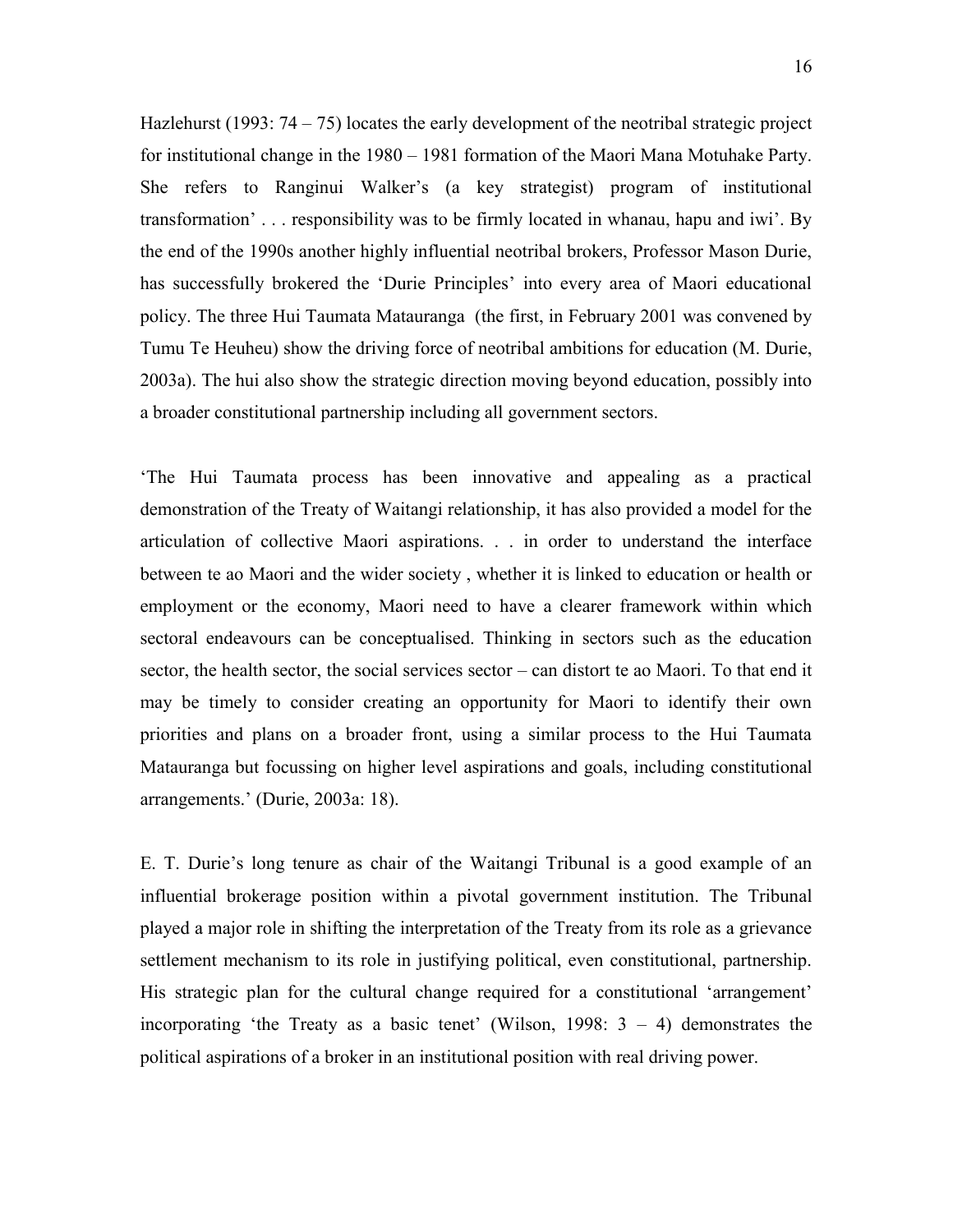Brokerage into specific institutions such as government ministries and statutory organisations led to institutional links between the government, the neotribalists and the courts. This enabled the march through the institutions to proceed with relative ease. For example the link between the political and judicial areas of government is made explicit in E. T. Durie's (1995: 3) suggestion of a political role for the judiciary in regard to indigenous issues. 'The courts may be called upon to play a larger role in such political issues, at least where statute law has left some openings. In New Zealand for example, where the Waitangi Tribunal may direct the transfer of state properties to Maori in reparation for historical losses, there is the question of whether the Tribunal should compensate to the fullest extent of proven loss, or should consider it necessary to restore the tribe to a reasonable equilibrium. The issue may be seen as political, but given the lack of statutory direction to the Tribunal, the issue may fall to be determined by the courts, in High Court proceedings that are now current.'

Comprehensive and forward-looking brokerage strategy has been driven by the neotribes. Andrew Sharp (1997: 452) has drawn attention to the unprecedented way in which 'governments were losing control of policy formulation and execution' in relation to the treaty. This is most clearly demonstrated by the way in which the treaty principles have been brokered into government legislation with enormous consequences for all sectors and levels of government activity.

Simon Upton's description of the early 1990s National Government's incorporation of treaty principles into legislation through the highly influential 1991 Resource Management Act reveals an almost cavalier approach to this most far-reaching of government activities. 'I am quite sure that none of us knew what we meant when we signed up to that formula'. By 'formula', Upton (from the hindsight of 2003), referred to the requirement that local government, through the Resource Management Act, 'take account of the "principles" of the treaty'.

Revealing further the extent of a government driven by the neotribes rather than its own policies, Upton added that 'when it framed the Resource Management Act, the National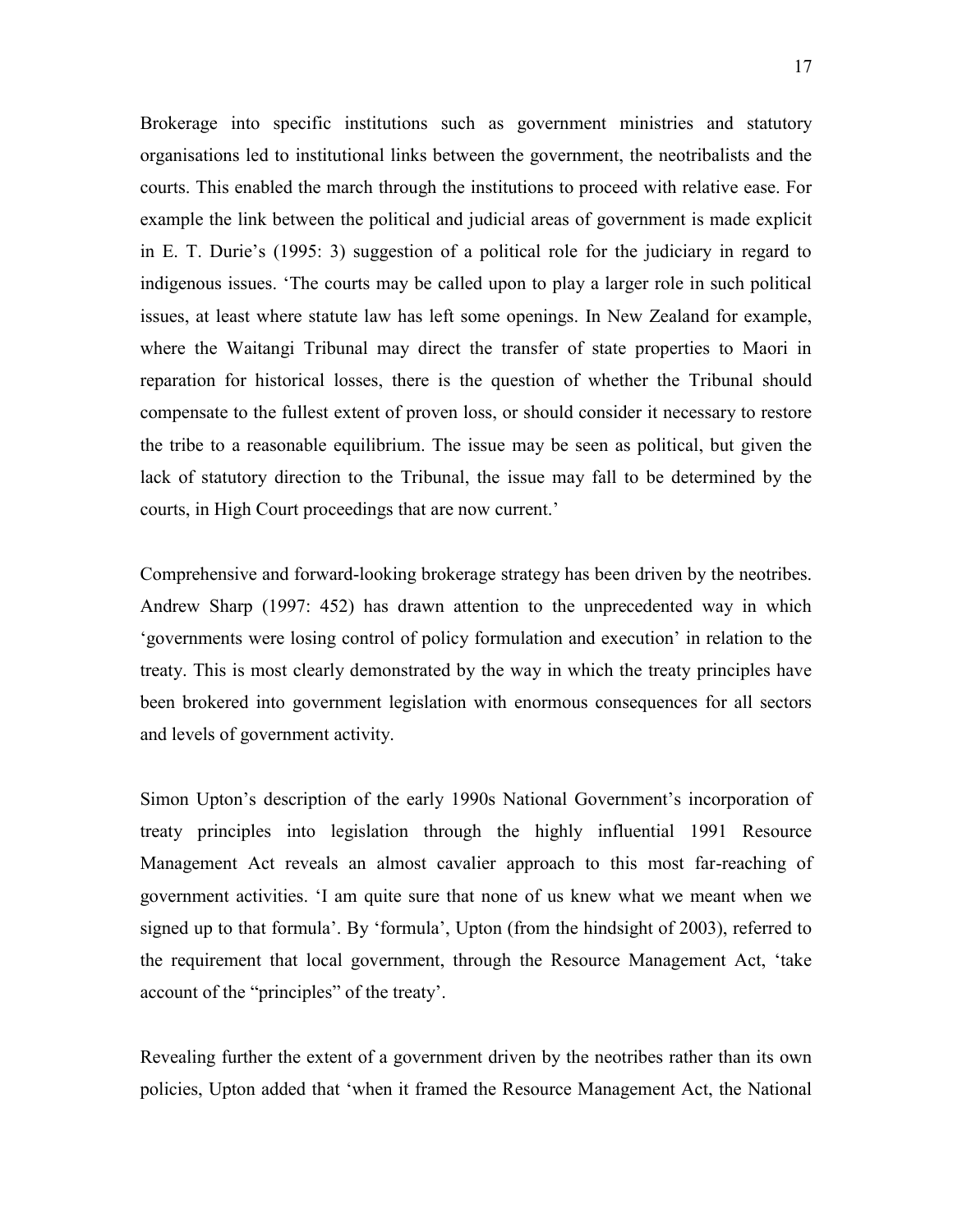Government was aware of treaty "principles" developed by the Court of Appeal in 1987 and by the Waitangi Tribunal in dealing with Maori land Claims. "But given the extraordinary wide reach of the act, handing over its implementation to local councils with no clear guidance on how those principles might intersect with the claimed rangatiratanga of any particular group amounted to a legislative evasion".' (Simon Upton quoted in the *New Zealand Herald*, 22 – 23 Feb. 2003). Until recently the Labour Government also appeared not to have grasped the significance of the brokerage of treaty principles into legislation<sup>11</sup>. In 2000, Helen Clark, acknowledged that 'there is no one in Cabinet actually co-ordinating the insertion of treaty clauses into new legislation' (*Listener*, 2000: 22).

#### **5. The process of treaty re-interpretation**

 $\overline{a}$ 

Neotraditionalist ideology naturalises ethnic division to create the belief the New Zealand society is divided into two political partners, the tribes and the government, characterised by fundamental ethnic and cultural differences that must be recognised in distinctive socio-political structures. Furthermore this relationship between the two 'partners' was agreed to in 1840 and is considered to be ongoing.

The concept of partnership, authorised in the treaty's timeless authority, was made concrete by legislating the treaty principles. With the legislative recognition of two separate entities, the way was opened for the next stage in the brokerage of neotribal influence and interests. Similarities can now be re-constructed. The partners can agree to relate in particular ways. For example iwi partnerships are created in health and education with iwi providers taking on some of the functions of government agencies<sup>12</sup>. The whare wanangas are an example of the way in which the partnership is cemented into practice.

Brokerage too (the process of linking the partners), undergoes changes. Institutionalised partnership has greater permanency than the limited brokerage involved in one-off treaty

<sup>&</sup>lt;sup>11</sup> Since the Leader of the Opposition, Don Brash's, Orewa speech in January 2004 revealed the extent of the public's disquiet with treaty politics, the Labour Government has indicated a willingness to reconsider treaty policies.

<sup>&</sup>lt;sup>12</sup> See the Ministry of Education Statement of Intent 2003 – 2008: Iwi Education Partnerships, (Ministry of Education, 2003)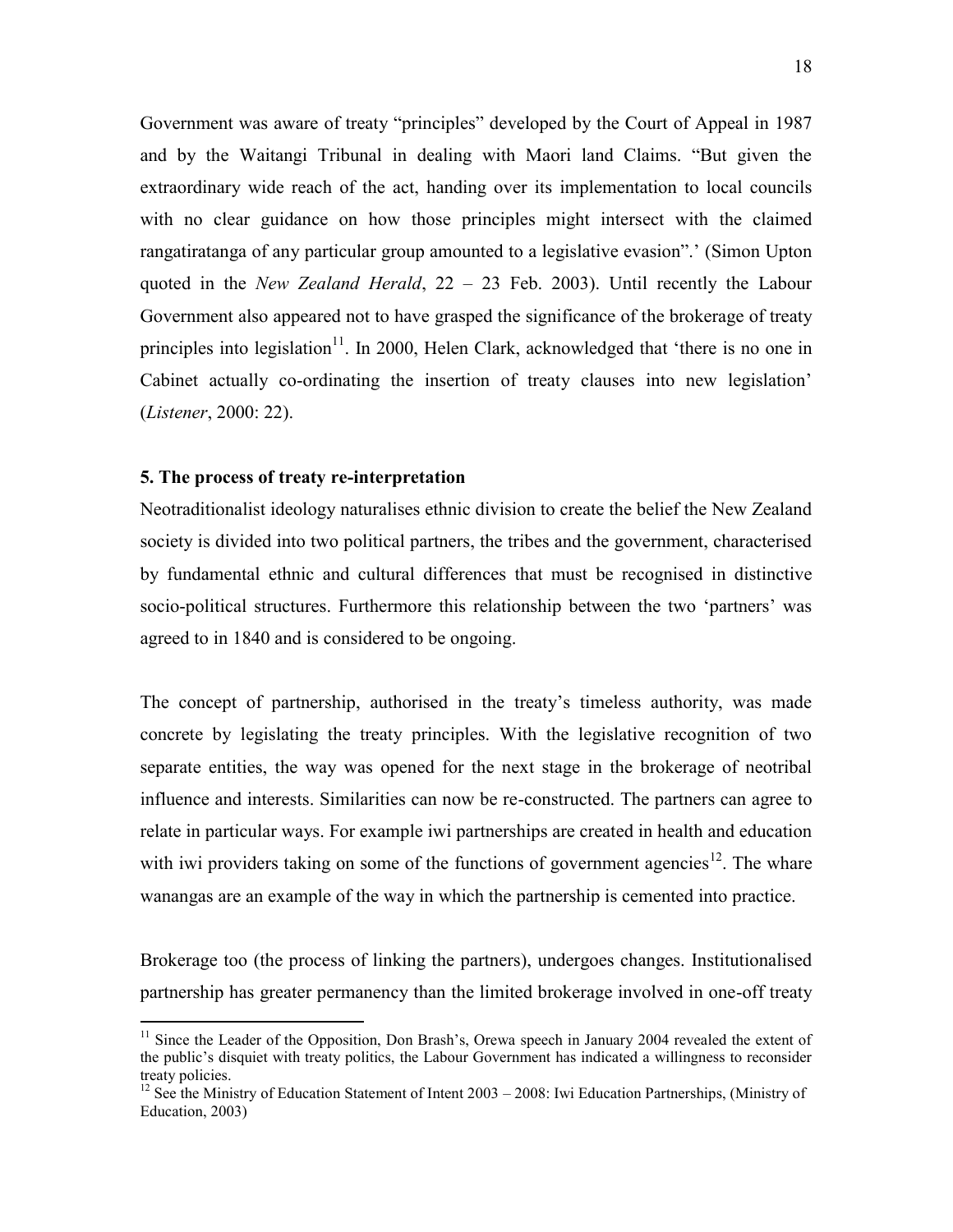settlements. Having become partners in government institutions (the result of the insertion of the principles into legislation), the neotribes are positioned to claim a fixed and permanent partnership – one located in constitutional inclusion. Treaty partnership has overtaken treaty settlements as the means by which the neotribal elite can continue and consolidate their march through the institutions. The final stage is that of neotribal brokerage into a constitutional arrangement.

Treaty interpretation changes throughout these stages. Treaty partnership was initially justified by extrapolating the possession guarantees in Article Two of the Treaty of Waitangi into the concepts of governance and citizenship in the first and third treaty articles. There is a shift from claims based upon reparation for past wrongs (in reference to the Treaty of Waitangi, Article Two) to one of entitlement based upon a political partnership with reference to Article One. The new interpretation then enabled the neotribes to claim economic resources and political positioning on the basis of the political 'partnership' rather than on the basis of historical grievance claims only.

Extrapolating the concept of governance from Article One (regarding sovereignty secession) into Article Two (concerning economic resources), from where it acquired a determinacy which rebounded back upon Article One has enabled tribal members to be reconceptualised as subjects of the capitalised resource possessing tribe. In this interpretation (one driven by the Waitangi Tribunal), the right to govern (by establishing modes of regulation or tribal self-management institutions, policies, practice and beliefs) results from resource possession. In other words, if the neotribe is considered to be the owners of the capitalised economic resources, then the right of governance proceeds from that status. At this stage the neotribes have the economic and political platform to launch the campaign for constitutional recognition.

# **Conclusion**

For over two decades a group of neotribal leaders have controlled the shifting interpretation of the Treaty of Waitangi. That control has, through complex brokerage processes, led to the group's own emergence as a self-interested political elite. The elite's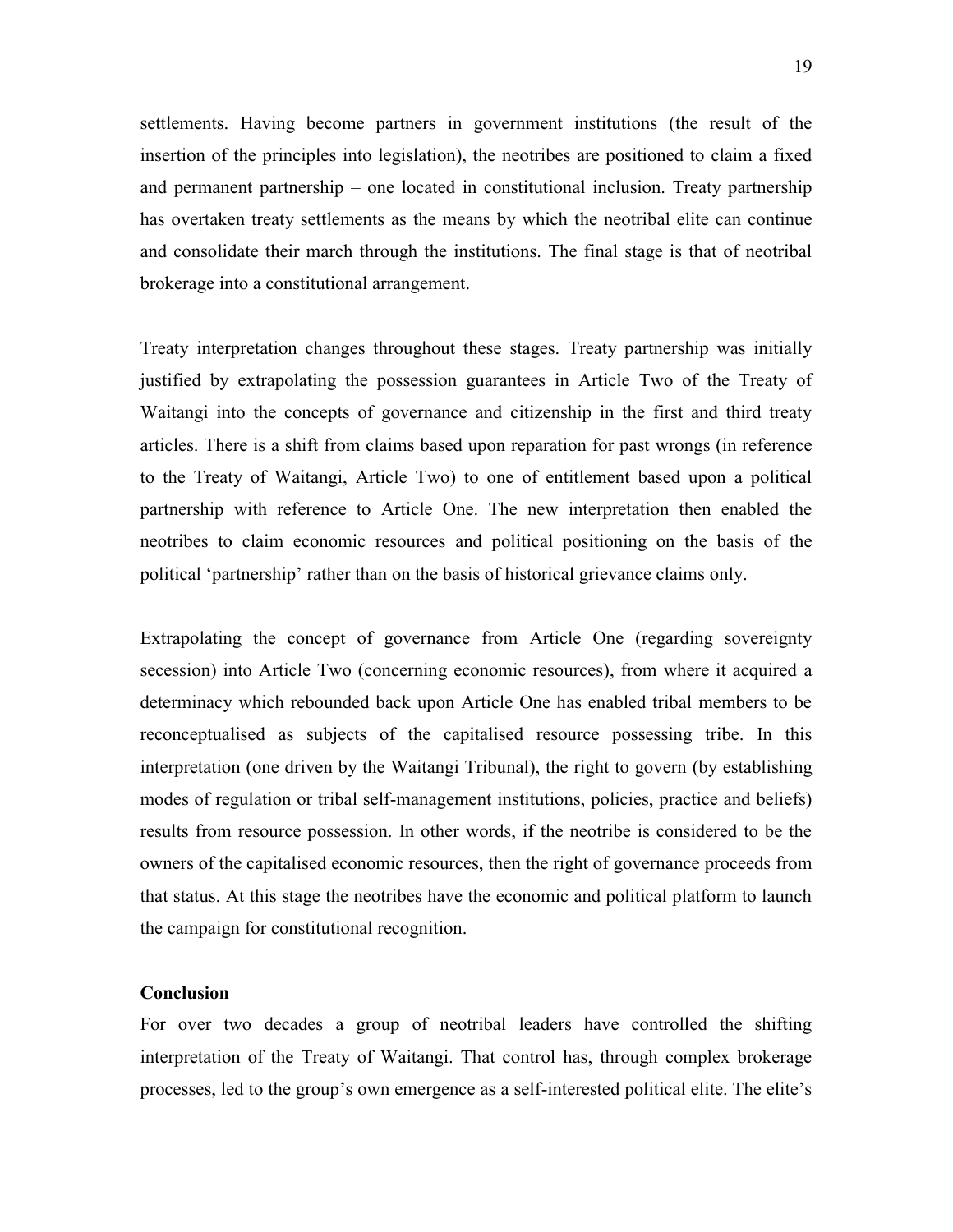'strategic march through the institutions' is now at the final constitutional stage. Mason Durie's (2003: 105 - 116) recommendations for a new constitutional framework would create two separate socio-political organisations based upon race origins and justified according to culturalist beliefs that 'race causes culture' (Rata, 2004a).

The neotribal 'side' will be organised according to non-democratic principles of kinship, race heritage, and hierarchical leadership. Its policies and practices, justified by the neotraditionalist ideology of revived and romanticised communalism, will conceal the self-interested class character of the ruling elite. It is difficult to see how, given the incompatibility between the non-democratic race-based neotribal structure and the democratic institutions of the New Zealand state that both forms can be accommodated within the one nation. Yet that is the implicit assumption behind the idea of a treaty partnership and the brokerage of the treaty principles into legislation.

#### **References**

Anderson, B. 1991. *Imagined Communities*, London: Verso.

Babadzan, Alain. 1988[1983]. Kastom and nation-building in the South Pacific. In R. Guidieri, F. Pellizzi, S. Tambiah, (Ed.) *Ethnicities and Nations*, (pp. 199 – 228). Houston: Rothko Chapel.

Babadzan, Alain. 2000. Anthropology, Nationalism and 'the Invention of Tradition'. *Anthropological Forum* 10, 2, 131 - 155

Barry, Brian. 2001). *Culture and Equality, An Egalitarian Critique of Multiculturalism*, Cambridge, Massachusetts: Harvard University Press

Berthold, T. (2003). Private correspondence with the author, 7 July. Quoted with permission.

Bishop, Russell, Berryman, M. Tiakiwai, S. and C. Richardson. 2003. *Te Kotahitanga: The Experiences of Year 9 and 10 Maori Students in Mainstream Classrooms*. Report to the Ministry of Education. Wellington: Ministry of Education.

Bunge, Mario (1999). *Social Science Under Debate: A Philosophical Perspective*. Toronto: University of Toronto Press.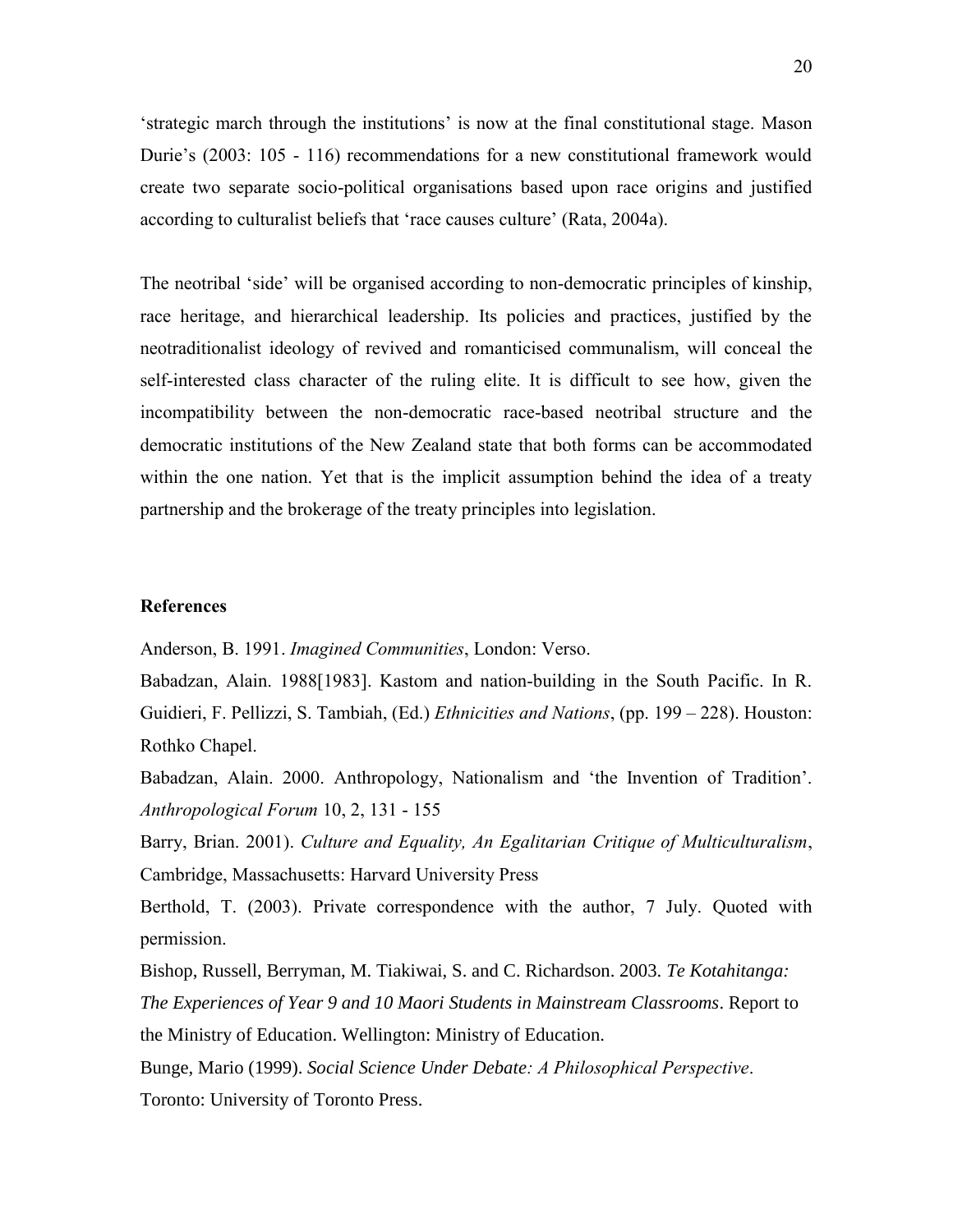Callister, Paul. 2003. "Ethnicity measures, intermarriage and social policy", Connecting Policy, Research and Practice Conference, Wellington, 29-30 April.

Chapple, Simon. 2000. Maori Socio-Economic Disparity. *Political Science*,52 (2): 101 – 15.

Cormack, Ian 1997. Creating an Effective Learning Environment for Maori Students, Te Whaiti, Pania; McCarthy, Marie and Arohia Durie (Eds.). *Mai I Rangiatea*, *Maori Wellbeing and Development*, Auckland and Wellington: Auckland University Press and Bridget Williams Books.

Dunedin Law Commission Centre. 1995. *Introduction to the Waitangi Tribunal*. Dunedin.

Durie, E. T. (1995). United Nations or United Peoples? Paper presented at the 50<sup>th</sup> Anniversary Conference, Australasian Law Teachers' Association. Cross Currents: Internationalism, National Identity and Law. Retrieved 30 September 2004 from: http://www.austlii.edu.au/special/alta/alta95/durie.html

Durie, E. T. 1998. Ethics and Values. Te Oru Rangahau Maori Research and Development Conference, Massey University, Palmerston North, 7 – 9 July.

Durie, Mason. 1998. *Te Mana, Te Kawanatanga The Politics of Maori Self-Determination*. Auckland: Oxford University Press.

Durie, Mason 2001. *Mauri Ora: The Dynamics of Maori Health*. South Melbourne: Oxford University Press.

Durie, Mason 2003. *Nga Kahui Pou Launching Maori Futures*, Wellington: Huia.

Durie, Mason (2003a). Maori Educational Advancement At the Interface Between Te Ao Maori and Te Ao Whanui, Paper Presented at Hui Taumata Matauranga Tuatoru, 9 March, Turangi/Taupo

Ekholm Friedman, Kajsa 2003. State Classes, the Logic of Rentier Power and Social Disintegration: Global Parameters and the Local Structures of the Decline of the Congo. (pp. 343 – 378). In Jonathan Friedman (Ed). *Globalisation, the State and Violence*. Walnut Creek: Altamira Press.

Environmental Management and the Principles of the Treaty of Waitangi: Report on Crown Responses to the Waitangi Tribunal 1983 – 88. New Zealand Office of the Parliamentary Commissioner for the Environment.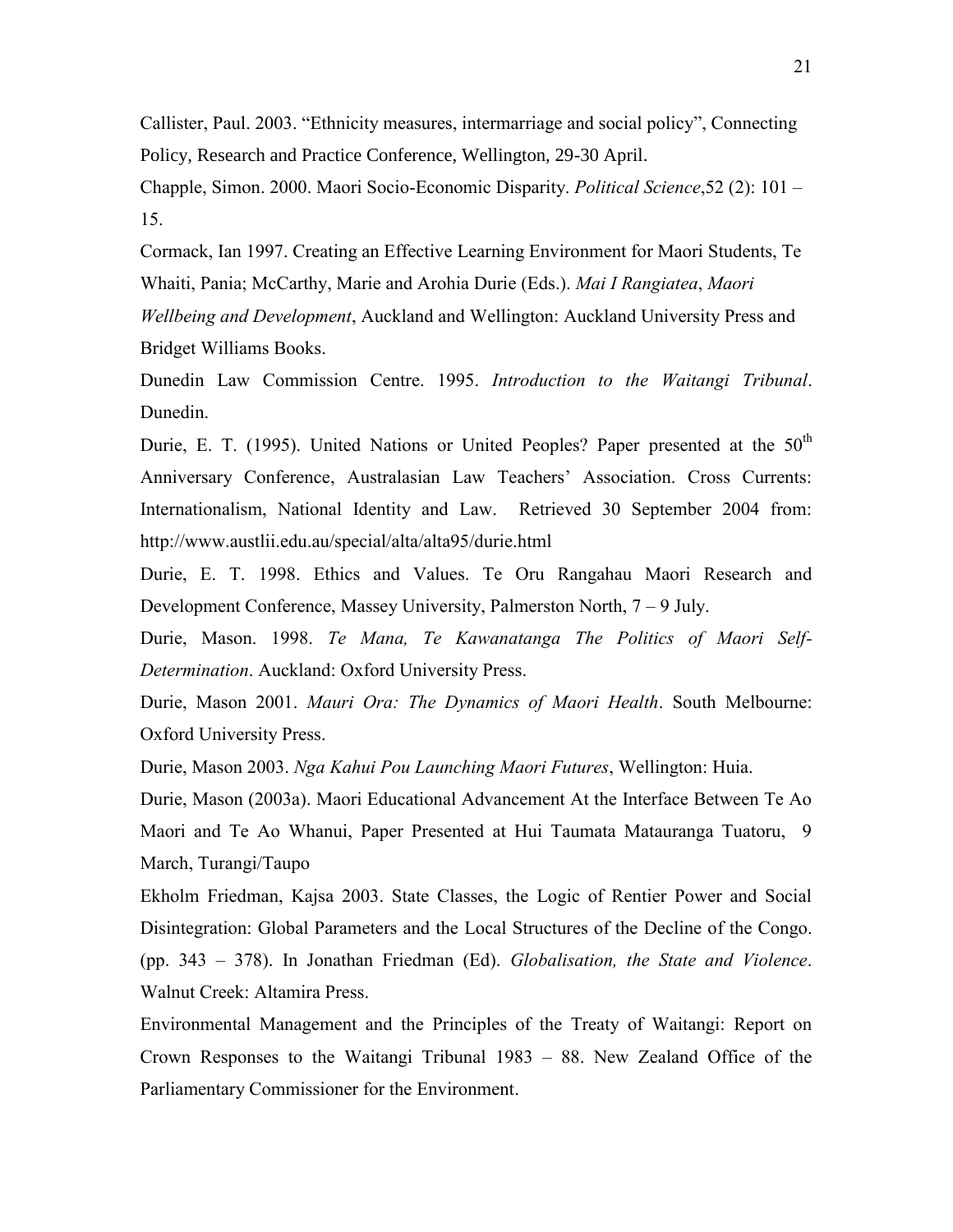Fitzgerald, T. K.. 1971. *Social Position of the Maori,* Ann Arbor, Michigan, University Graduate.

Friedman, Jonathan. 1994. *Cultural Identity and Global Process*. London: Sage.

Friedman, Jonathan. 2001. 'Indigenous Struggles and the Discreet Charm of the Bourgeoisie'. In. Dirlik, Arif. and Prazniak, Roxann. (Ed). *Place and Politics in the Age of Global Capitalism*. (pp.. 53 - 72). New York: Rowman and Littlefield.

Gitlin, Todd. 1995. *The Twilight of Common Dreams*. NY: Metropolitan Books.

Habermas, Jurgen, 2001. Contributions to a Discourse Theory of Law and Democracy (pp 31 – 38) in Steven Seidman and Jeffrey C. Alexander, *The New Social Theory Reader, Contemporary Debates*, London and New York: Routledge

Handler, R. 1988. (2<sup>nd</sup> ed.) *Nationalism and the Politics of Culture in Quebec*. Madison: The University of Wisconsin Press.

Hannerz, Ulf 1992. Cultural Complexity, Studies in the Social Organisation of Meaning. New York: Columbia University Press.

Hazlehurst, Kayleen M. 1993. Political Expression and ethnicity. Westport, Conn.: Praeger.

Hobsbawm, E. J. (1990). *Nations and Nationalism Since 1780*. Cambridge: University of Cambridge.

HRC. Health Research Council of New Zealand Partnership Programme Request for Proposals Expression of Interest Form EO1204-OHS. www.hrc.govt.nz

Kolig, Erich (2002). Introduction: Cultural Revival, the Construction of Indigeneity and the World-System, In Erich Kolig and Hermann Muckler (Eds.) *Politics of Indigeneity in the South Pacific*. Hamburg: Lit Verlag.

Kuper, Adam. 1999. *Culture, the Anthropologists' Account*. Cambridge Mass: Harvard University Press.

Larson, Erik and Samuel Zalanga 2003. Indigenous Capitalists: The development of indigenous investment companies in relation to class, ethnicity and the state in Malaysia and Fiji, *Political Power and Social Theory*, 16: 73 – 102.

Laslett, Peter 1984 (Edition). *The World We Lost: Further Explorations*. London: Prentice Hall.

*Listener*. 16 December 2000. Wellington.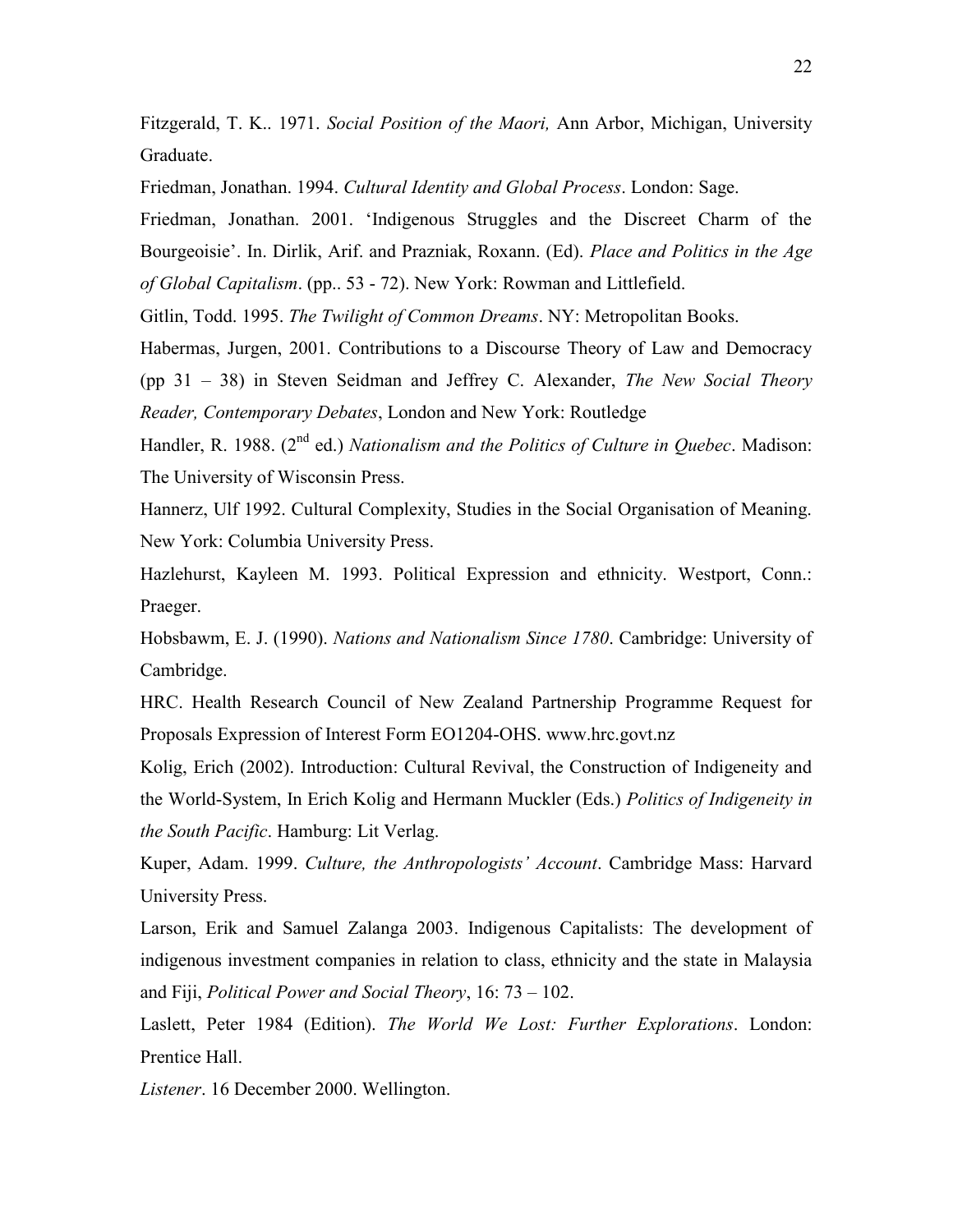Martinelli, Alberto. 2002. 'Markets, Governments, Communities and Global Governance' Presidential Address, International Sociological Association XV Congress, Brisbane: Queensland University of Technology, July.

Matthews, Michael R. 2000. *Time for Science Education*, New York: Kluwer Academic.

Marx, Karl, 1867, 1976. *Capital*, Middlesex: Penguin Books Ltd.

McAdam, D. Tarrow, S. and C. Tilly (2001). *Dynamics of Contention*. Cambridge, Mss.: Cambridge University Press.

Mead, Sidney Moko 1997. *Landmarks, Bridges and Visions, Aspects of Maori Culture*. Wellington: Victoria University Press.

Mead, Hirini Moko. 2003. *Tikanga Maori*. Wellington: Huia Publishers.

Ministry of Education. 1998. *Quality in Action* (1998). Wellington: Learning Media.

Ministry of Education. 1999. *The National Education Guidelines*. Wellington: Learning Media.

Ministry of Education 2003. Ministry of Education Statement of Intent 2003 – 2008: Iwi Education Partnerships. [http://www.minedu.govt.nz](http://www.minedu.govt.nz/) Retrieved 28 May 2004.

Ministry of Education 2004. Group Special Education Maori Strategy. . [http://www.minedu.govt.nz](http://www.minedu.govt.nz/) Retrieved 7 May 2004.

Munz, Peter. 1994. The Two Worlds of Anne Salmond in Postmodern Fancy-Dress, *The New Zealand Journal of History*, 28: 1, 60 – 75.

Munz, Peter. 1992. What's Postmodern Anyway?, Philosophy and Literature, Issue 16:  $333 - 353$ 

Nanda, Meera. 2003. *Prophets Facing Backwards: Postmodern Critiques of Science and Hindu Nationalism in India*. Rutgers.

Oliver, W. H. 2001. The Future Behind Us. In. Sharp, Andrew. and McHugh, Paul. (Eds). *Histories, Power and Loss*. (pp. 9 – 31). Wellington: Bridget Williams Books.

O'Regan, Tipene. 1994. Readying the Canoe Upon the Beach. In. Ros Capper, Amy Brown and Witi Ihimaera (Eds). *Kaupapa New Zealand, Vision Aotearoa*. Wellington: Bridget Williams Books.

Overbeek, Henk. 1990. Global Capitalism and National Decline. London: Unwin Hyman. Rata, Elizabeth 1996. The Emergence of Tribal Capitalism. Unpublished Doctoral Dissertation, University of Auckland.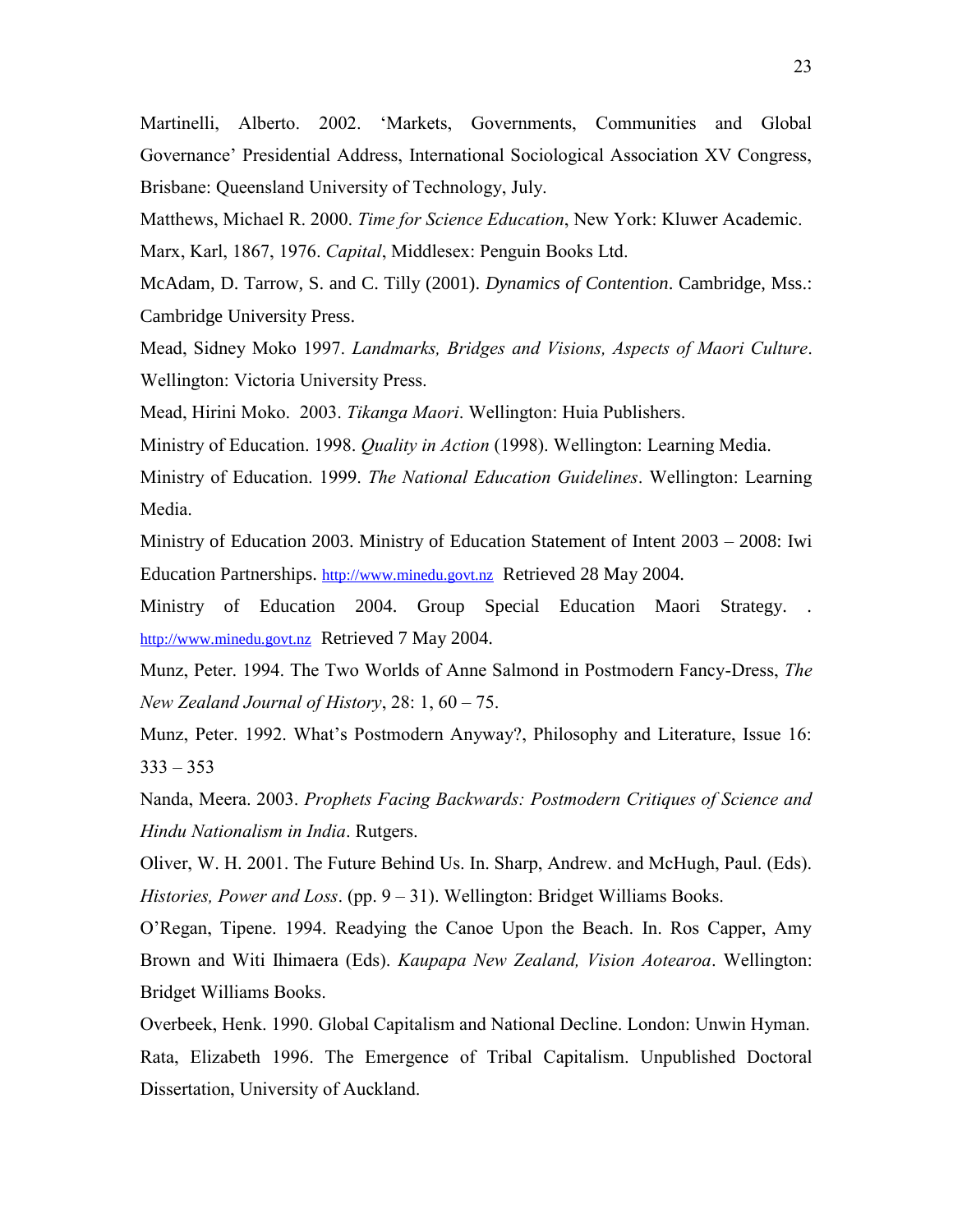Rata, Elizabeth 1999. A Theory of Neotribal Capitalism. *Review*, XXII, 3, 231 - 290.

Rata, Elizabeth. 2000. *A Political Economy of Neotribal Capital*. Lanham: Lexington Books.

Rata, Elizabeth. 2003. An Overview of Neotribal Capitalism, *Ethnologies Comparees*. *Oceanie, debut de siecle*. No 6, Spring, 1 – 10.

Rata, Elizabeth. 2003a Leadership Ideology in Neotribal Capitalism, *Political Power and Social Theory*. Vol 16, 43 – 72.

Rata, Elizabeth. 2003b. Late Capitalism and Ethnic Revivalism, 'A New Middle Age'. *Anthropological Theory* March, 3.1, 43 – 63.

Rata, Elizabeth. 2004. 'Neotribalism or Democracy, You Choose', Paper presented at the Aotearoa Tertiary Equity Committee Conference, Auckland, 3 September.

Rata, Elizabeth. 2004a. Kaupapa Maori Education in New Zealand. (pp. 80 – 103).In. Jack Demaine (Ed.) *Citizenship and Political Education Today*, London: Palgrave, The Macmillan Press.

Rata, Elizabeth. 2004b. Ethnic Ideologies in New Zealand Education. TEFANZ Teacher Education in Aotearoa/ New Zealand Conference  $5 - 7$  July.

Rata, Elizabeth. 2004c. Under-Achievement in Maori Education: Why Kaupapa Maori Can't Help. Politics of Early Childhood Education Symposium. Auckland, 21 – 22 September.

*Report of the Royal Commission on Genetic Modification*. (2002). Wellington: Government Printer.

Sandall, Roger. 2001. *The Culture Cult*. Boulder: Westview:

Schroder Ingo. 2003. The Political Economy of Tribalism in North America: Neotribal Capitalism?, *Anthropological Theory* , Vol 3(4): 435 – 456

Sharp, A. 1997. Civil rights, amelioration, and reparation. In Brown, M. E. and Ganguly,

S. (Ed). *Government Policies and Ethnic Relations in Asia and the Pacific*. (pp. 421 – 456). Cambridge, Mss.: Harvard University Press.

Smith, Graham Hingangaroa (1997). *The Development of Kaupapa Maori: Theory and Praxis*. Unpublished Doctoral Thesis. Auckland: University of Auckland.

Smith, Linda Tuhiwai. 1999. *Decolonizing Methodologies. Research and Indigenous Peoples*. Dunedin: University of Otago Press.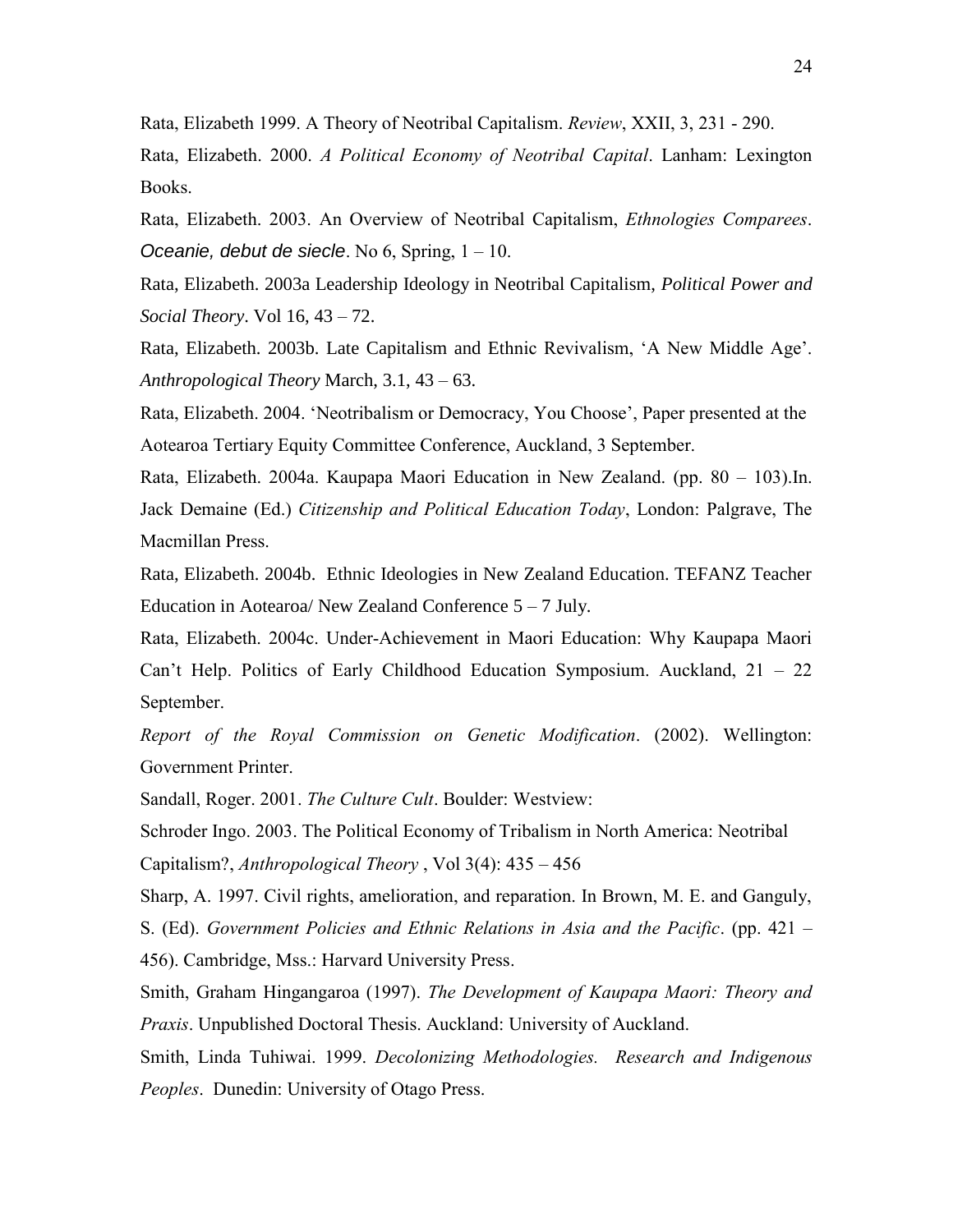#### *The New Zealand Herald*. Auckland.

TPK, 2001. He Tirohanga o Kawa ki te Tiriti o Waitangi, Wellington: Te Puni Kokiri.

Tremewan, Christopher. 2004. International Students: A Fundamental Challenge to the Social Sciences. Paper presented at the International Students for New Zealand, Policies and Prospects Conference, 28 August, University of Auckland.

Turner, Terence. 2003. Class projects, Social Consciousness, and the Contradictions of "Globalization". (pp. 35 – 66). In. Jonathan Friedman (Ed). *Globalisation, the State and Violence*. Walnut Creek: Altamira Press.

Turton, David (Ed), 1997. *War and Ethnicity, Global Connections and Local Violence*. Center for Interdisciplinary Research on Social Stress, San Marino (RSM): University of Rochester Press.

Upton, Simon. 2003. Retelling our national history. Upton-on-line. 8 June. http://www.wave.co.nz/supton/uptononline/2003/8-june-2003.htm

Wai 143. 1996. *The Taranaki Report*. Waitangi Tribunal. Wellington: Ministry of Justice. Walker, Ranginui. 1990. Ka Whawhai Tonu, Struggle Without End. Auckland: Penguin Books.

Wallerstein, Immanuel. 1991. Social Conflict in Post-Independence Black Africa: The Concepts of Race and Status-Group Reconsidered. (pp. 187 – 203). In. Balibar, E. and Wallerstein, I. (Eds). *Race, Nation, Class: Ambiguous Identities*. London: Verso.

Webster, Stephen. 1998. *Patrons of Maori Culture*. Dunedin: Otago University Press.

White, G. (2001). Natives and nations: identity formation in postcolonial Melansia. (pp.

139 – 166). In Dirlik, Arif. and Prazniak, Roxann. (Ed). *Place and Politics in the Age of Global Capitalism*. New York: Rowman and Littlefield.

Wilson, Margaret. cited in O'Brien, T. (2003). A Law Unto Herself. *Canvas, New Zealand Herald.* (pp. 14 – 15). Auckland: Wilson and Horton.

Wilson, Margaret. (1998). The Treaty of Waitangi, An Instrument for Constitutional Reform. Paper for the Ministry of Justice, 3 June.

Windschuttle, Keith. 1994. *The Killing of History*. Sydney: Macleay Press.

Windschuttle, Keith (2002). *The Fabrication of Aboriginal History*, Volume One. Sydney: Macleay Press.